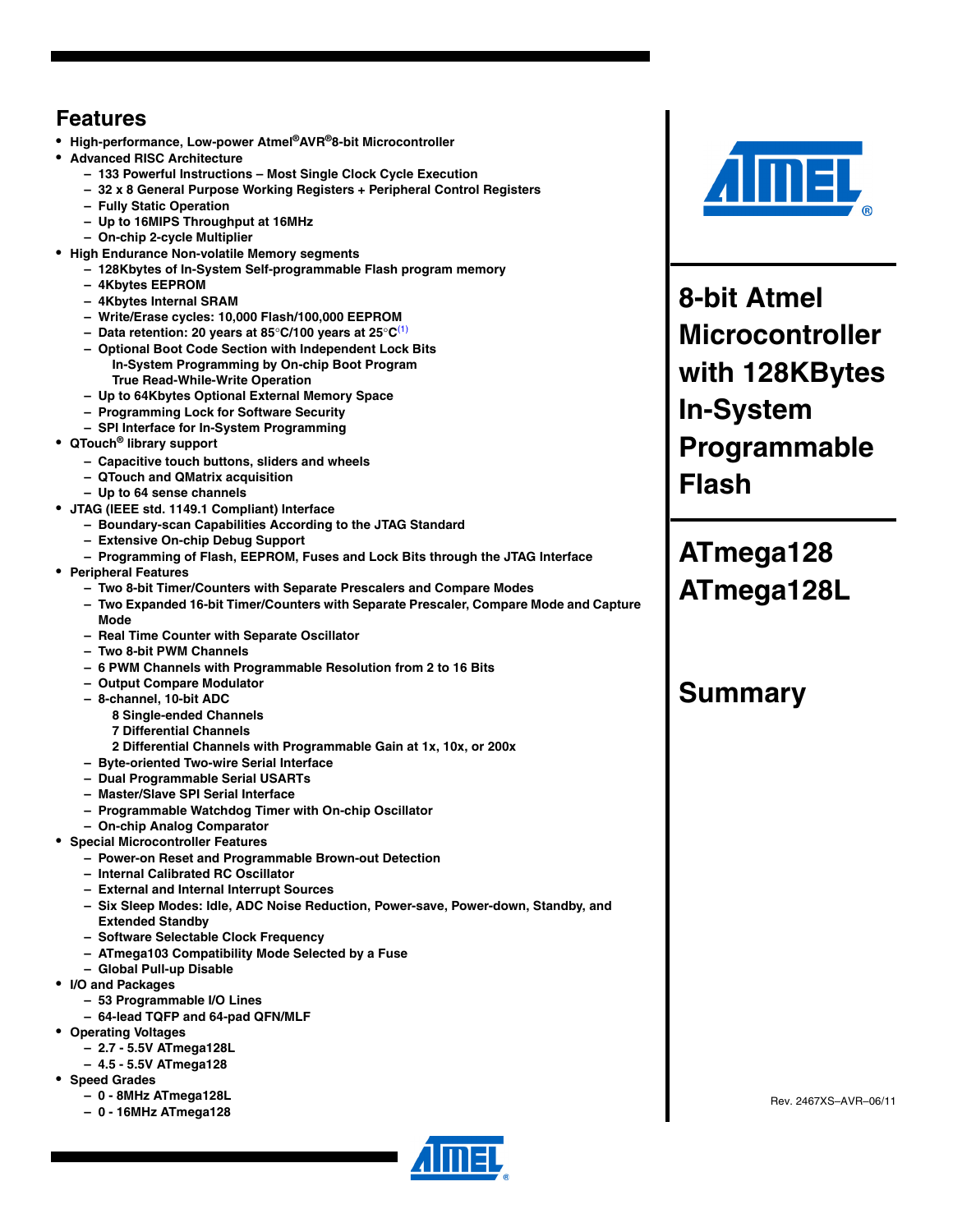### **Pin Configurations**

<span id="page-1-0"></span>**Figure 1.** Pinout ATmega128



Note: The Pinout figure applies to both TQFP and MLF packages. The bottom pad under the QFN/MLF package should be soldered to ground.

**Overview** The Atmel<sup>®</sup> AVR<sup>®</sup> ATmega128 is a low-power CMOS 8-bit microcontroller based on the AVR enhanced RISC architecture. By executing powerful instructions in a single clock cycle, the ATmega128 achieves throughputs approaching 1MIPS per MHz allowing the system designer to optimize power consumption versus processing speed.

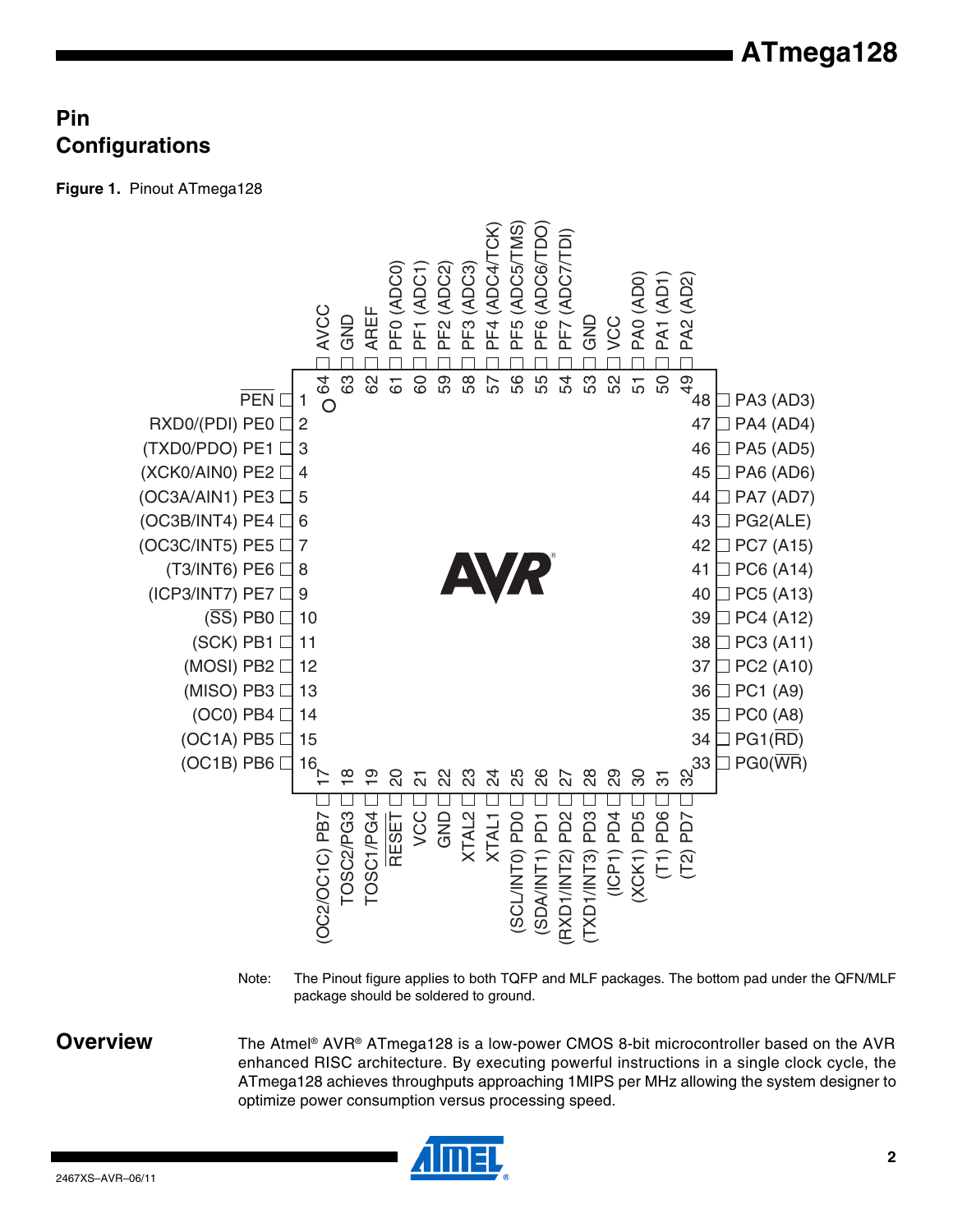### **Block Diagram**

**Figure 2.** Block Diagram



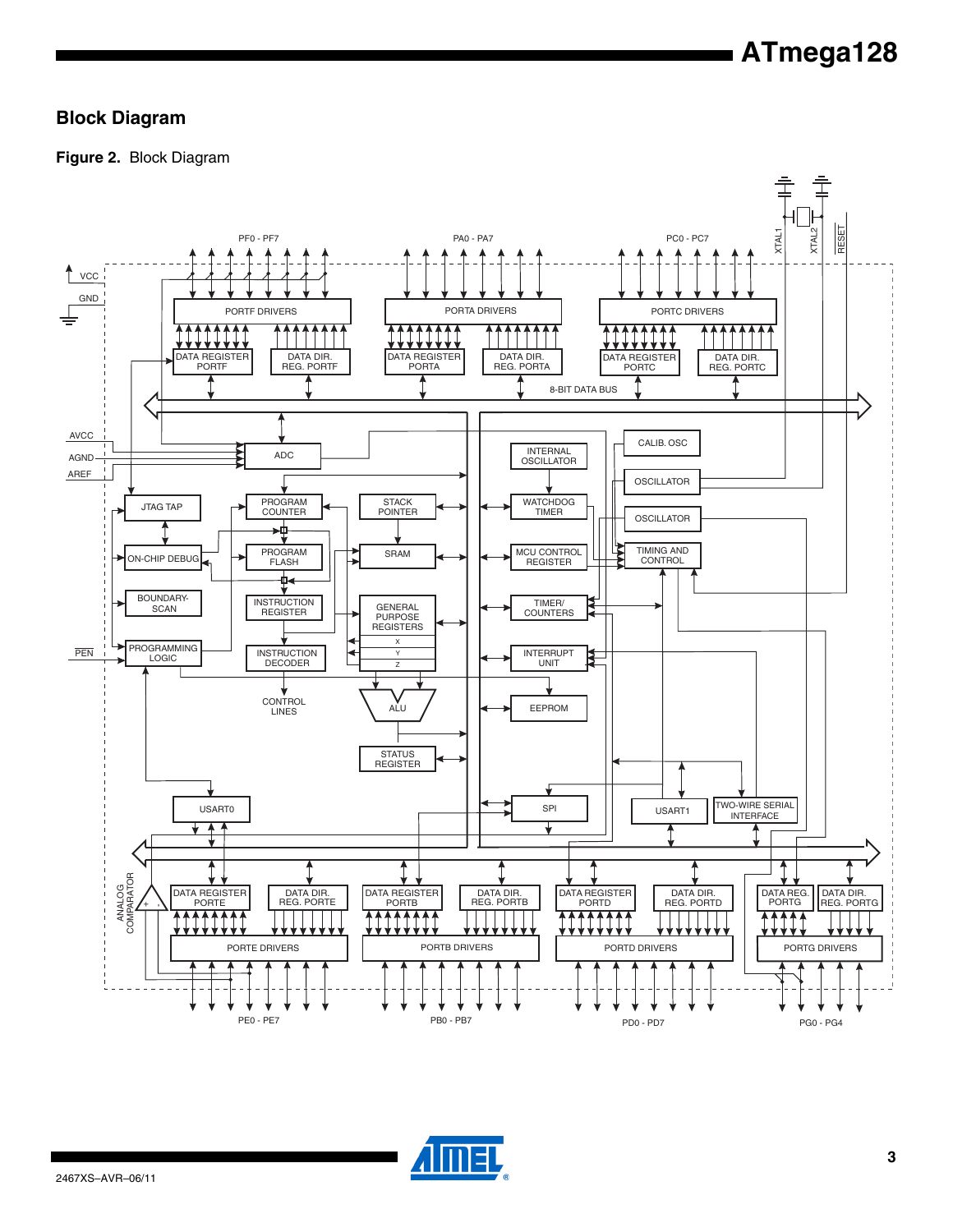The Atmel<sup>®</sup> AVR<sup>®</sup> core combines a rich instruction set with 32 general purpose working registers. All the 32 registers are directly connected to the Arithmetic Logic Unit (ALU), allowing two independent registers to be accessed in one single instruction executed in one clock cycle. The resulting architecture is more code efficient while achieving throughputs up to ten times faster than conventional CISC microcontrollers.

The ATmega128 provides the following features: 128Kbytes of In-System Programmable Flash with Read-While-Write capabilities, 4Kbytes EEPROM, 4Kbytes SRAM, 53 general purpose I/O lines, 32 general purpose working registers, Real Time Counter (RTC), four flexible Timer/Counters with compare modes and PWM, 2 USARTs, a byte oriented Two-wire Serial Interface, an 8 channel, 10-bit ADC with optional differential input stage with programmable gain, programmable Watchdog Timer with Internal Oscillator, an SPI serial port, IEEE std. 1149.1 compliant JTAG test interface, also used for accessing the On-chip Debug system and programming and six software selectable power saving modes. The Idle mode stops the CPU while allowing the SRAM, Timer/Counters, SPI port, and interrupt system to continue functioning. The Power-down mode saves the register contents but freezes the Oscillator, disabling all other chip functions until the next interrupt or Hardware Reset. In Power-save mode, the asynchronous timer continues to run, allowing the user to maintain a timer base while the rest of the device is sleeping. The ADC Noise Reduction mode stops the CPU and all I/O modules except Asynchronous Timer and ADC, to minimize switching noise during ADC conversions. In Standby mode, the Crystal/Resonator Oscillator is running while the rest of the device is sleeping. This allows very fast start-up combined with low power consumption. In Extended Standby mode, both the main Oscillator and the Asynchronous Timer continue to run.

Atmel offers the QTouch® library for embedding capacitive touch buttons, sliders and wheels functionality into AVR microcontrollers. The patented charge-transfer signal acquisition offers robust sensing and includes fully debounced reporting of touch keys and includes Adjacent Key Suppression® (AKS™) technology for unambiguous detection of key events. The easy-to-use QTouch Suite toolchain allows you to explore, develop and debug your own touch applications.

The device is manufactured using Atmel's high-density nonvolatile memory technology. The Onchip ISP Flash allows the program memory to be reprogrammed in-system through an SPI serial interface, by a conventional nonvolatile memory programmer, or by an On-chip Boot program running on the AVR core. The boot program can use any interface to download the application program in the application Flash memory. Software in the Boot Flash section will continue to run while the Application Flash section is updated, providing true Read-While-Write operation. By combining an 8-bit RISC CPU with In-System Self-Programmable Flash on a monolithic chip, the Atmel ATmega128 is a powerful microcontroller that provides a highly flexible and cost effective solution to many embedded control applications.

The ATmega128 device is supported with a full suite of program and system development tools including: C compilers, macro assemblers, program debugger/simulators, in-circuit emulators, and evaluation kits.

### **ATmega103 and ATmega128 Compatibility**

The ATmega128 is a highly complex microcontroller where the number of I/O locations supersedes the 64 I/O locations reserved in the AVR instruction set. To ensure backward compatibility with the ATmega103, all I/O locations present in ATmega103 have the same location in ATmega128. Most additional I/O locations are added in an Extended I/O space starting from \$60 to \$FF, (i.e., in the ATmega103 internal RAM space). These locations can be reached by using LD/LDS/LDD and ST/STS/STD instructions only, not by using IN and OUT instructions. The relocation of the internal RAM space may still be a problem for ATmega103 users. Also, the increased number of interrupt vectors might be a problem if the code uses absolute addresses. To solve these problems, an ATmega103 compatibility mode can be selected by programming the fuse M103C. In this mode, none of the functions in the Extended I/O space are in use, so the internal RAM is located as in ATmega103. Also, the Extended Interrupt vectors are removed.

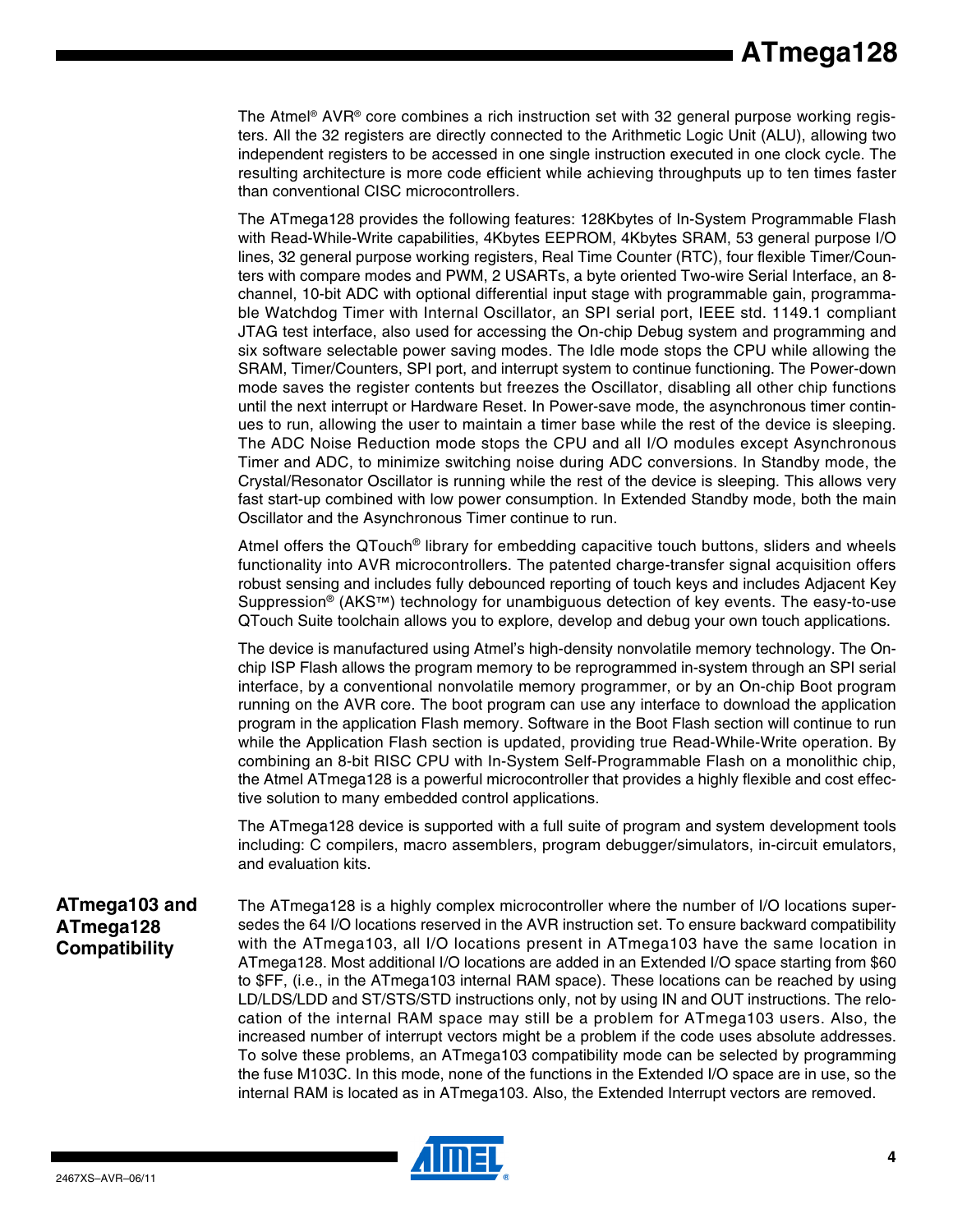The ATmega128 is 100% pin compatible with ATmega103, and can replace the ATmega103 on current Printed Circuit Boards. The application note "Replacing ATmega103 by ATmega128" describes what the user should be aware of replacing the ATmega103 by an ATmega128.

#### <span id="page-4-0"></span>**ATmega103 Compatibility Mode**

By programming the M103C fuse, the Atmel®ATmega128 will be compatible with the ATmega103 regards to RAM, I/O pins and interrupt vectors as described above. However, some new features in ATmega128 are not available in this compatibility mode, these features are listed below:

- One USART instead of two, Asynchronous mode only. Only the eight least significant bits of the Baud Rate Register is available.
- One 16 bits Timer/Counter with two compare registers instead of two 16-bit Timer/Counters with three compare registers.
- Two-wire serial interface is not supported.
- Port C is output only.
- Port G serves alternate functions only (not a general I/O port).
- Port F serves as digital input only in addition to analog input to the ADC.
- Boot Loader capabilities is not supported.
- It is not possible to adjust the frequency of the internal calibrated RC Oscillator.
- The External Memory Interface can not release any Address pins for general I/O, neither configure different wait-states to different External Memory Address sections.

In addition, there are some other minor differences to make it more compatible to ATmega103:

- Only EXTRF and PORF exists in MCUCSR.
- Timed sequence not required for Watchdog Time-out change.
- External Interrupt pins 3 0 serve as level interrupt only.
- USART has no FIFO buffer, so data overrun comes earlier.

Unused I/O bits in ATmega103 should be written to 0 to ensure same operation in ATmega128.

#### **Pin Descriptions**

- **VCC** Digital supply voltage.
- GND Ground.
- **Port A (PA7..PA0)** Port A is an 8-bit bi-directional I/O port with internal pull-up resistors (selected for each bit). The Port A output buffers have symmetrical drive characteristics with both high sink and source capability. As inputs, Port A pins that are externally pulled low will source current if the pull-up resistors are activated. The Port A pins are tri-stated when a reset condition becomes active, even if the clock is not running.

Port A also serves the functions of various special features of the ATmega128 as listed on page 72.

**Port B (PB7..PB0)** Port B is an 8-bit bi-directional I/O port with internal pull-up resistors (selected for each bit). The Port B output buffers have symmetrical drive characteristics with both high sink and source capability. As inputs, Port B pins that are externally pulled low will source current if the pull-up resistors are activated. The Port B pins are tri-stated when a reset condition becomes active, even if the clock is not running.

> Port B also serves the functions of various special features of the ATmega128 as listed on page 73.

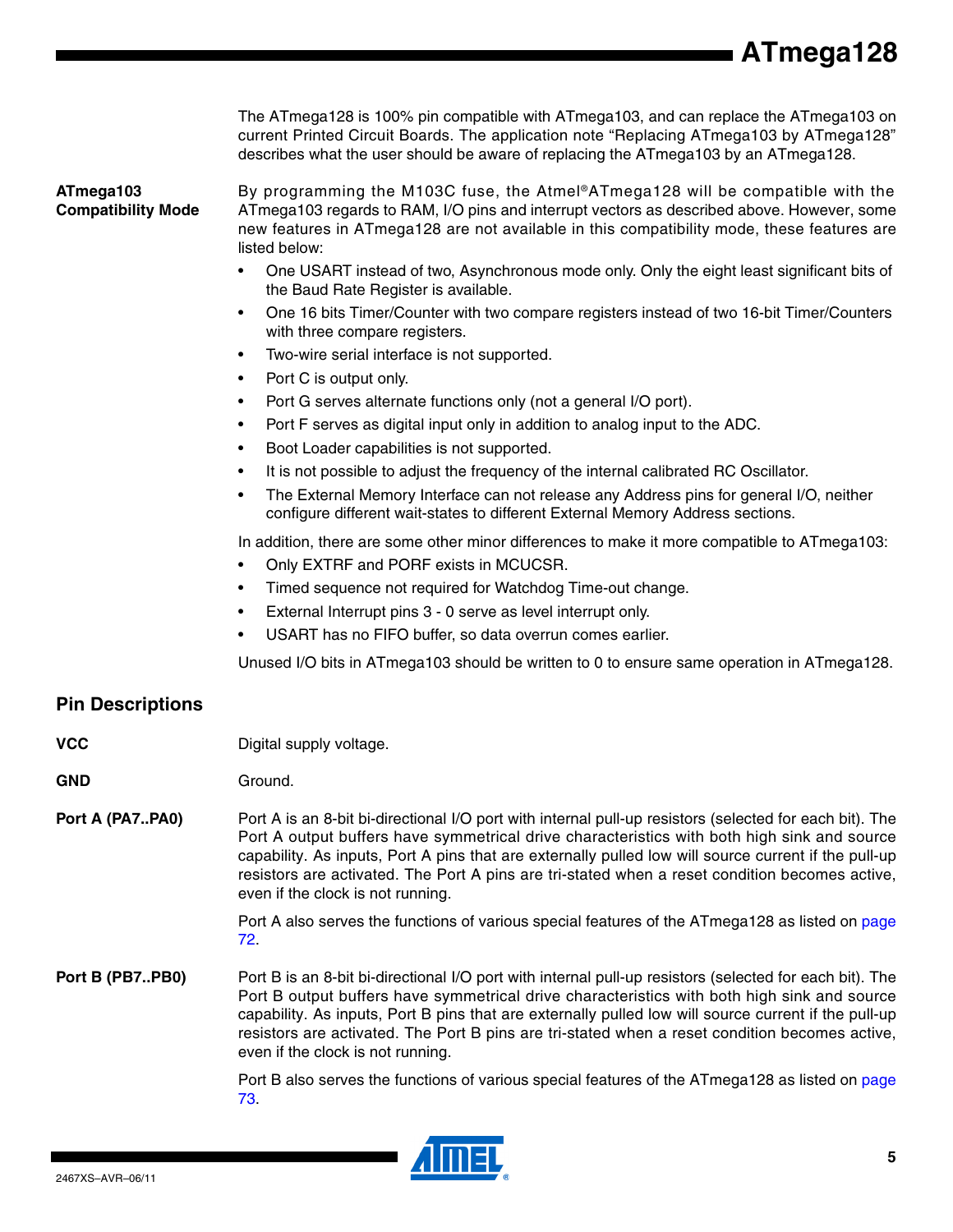<span id="page-5-0"></span>

| Port C (PC7PC0) | Port C is an 8-bit bi-directional I/O port with internal pull-up resistors (selected for each bit). The<br>Port C output buffers have symmetrical drive characteristics with both high sink and source<br>capability. As inputs, Port C pins that are externally pulled low will source current if the pull-up<br>resistors are activated. The Port C pins are tri-stated when a reset condition becomes active,<br>even if the clock is not running.                                                                                                                                                                                                                    |
|-----------------|--------------------------------------------------------------------------------------------------------------------------------------------------------------------------------------------------------------------------------------------------------------------------------------------------------------------------------------------------------------------------------------------------------------------------------------------------------------------------------------------------------------------------------------------------------------------------------------------------------------------------------------------------------------------------|
|                 | Port C also serves the functions of special features of the Atmel® AVR®ATmega128 as listed on<br>page 76. In ATmega103 compatibility mode, Port C is output only, and the port C pins are not tri-<br>stated when a reset condition becomes active.                                                                                                                                                                                                                                                                                                                                                                                                                      |
|                 | The ATmega128 is by default shipped in ATmega103 compatibility mode. Thus, if the parts are not<br>Note:<br>programmed before they are put on the PCB, PORTC will be output during first power up, and until<br>the ATmega103 compatibility mode is disabled.                                                                                                                                                                                                                                                                                                                                                                                                            |
| Port D (PD7PD0) | Port D is an 8-bit bi-directional I/O port with internal pull-up resistors (selected for each bit). The<br>Port D output buffers have symmetrical drive characteristics with both high sink and source<br>capability. As inputs, Port D pins that are externally pulled low will source current if the pull-up<br>resistors are activated. The Port D pins are tri-stated when a reset condition becomes active,<br>even if the clock is not running.                                                                                                                                                                                                                    |
|                 | Port D also serves the functions of various special features of the ATmega128 as listed on page<br>77.                                                                                                                                                                                                                                                                                                                                                                                                                                                                                                                                                                   |
| Port E (PE7PE0) | Port E is an 8-bit bi-directional I/O port with internal pull-up resistors (selected for each bit). The<br>Port E output buffers have symmetrical drive characteristics with both high sink and source<br>capability. As inputs, Port E pins that are externally pulled low will source current if the pull-up<br>resistors are activated. The Port E pins are tri-stated when a reset condition becomes active,<br>even if the clock is not running.                                                                                                                                                                                                                    |
|                 | Port E also serves the functions of various special features of the ATmega128 as listed on page<br>80.                                                                                                                                                                                                                                                                                                                                                                                                                                                                                                                                                                   |
| Port F (PF7PF0) | Port F serves as the analog inputs to the A/D Converter.                                                                                                                                                                                                                                                                                                                                                                                                                                                                                                                                                                                                                 |
|                 | Port F also serves as an 8-bit bi-directional I/O port, if the A/D Converter is not used. Port pins<br>can provide internal pull-up resistors (selected for each bit). The Port F output buffers have sym-<br>metrical drive characteristics with both high sink and source capability. As inputs, Port F pins<br>that are externally pulled low will source current if the pull-up resistors are activated. The Port F<br>pins are tri-stated when a reset condition becomes active, even if the clock is not running. If the<br>JTAG interface is enabled, the pull-up resistors on pins PF7(TDI), PF5(TMS), and PF4(TCK) will<br>be activated even if a Reset occurs. |
|                 | The TDO pin is tri-stated unless TAP states that shift out data are entered.                                                                                                                                                                                                                                                                                                                                                                                                                                                                                                                                                                                             |
|                 | Port F also serves the functions of the JTAG interface.                                                                                                                                                                                                                                                                                                                                                                                                                                                                                                                                                                                                                  |
|                 | In ATmega103 compatibility mode, Port F is an input Port only.                                                                                                                                                                                                                                                                                                                                                                                                                                                                                                                                                                                                           |
| Port G (PG4PG0) | Port G is a 5-bit bi-directional I/O port with internal pull-up resistors (selected for each bit). The<br>Port G output buffers have symmetrical drive characteristics with both high sink and source<br>capability. As inputs, Port G pins that are externally pulled low will source current if the pull-up<br>resistors are activated. The Port G pins are tri-stated when a reset condition becomes active,<br>even if the clock is not running.                                                                                                                                                                                                                     |
|                 | Port G also serves the functions of various special features.                                                                                                                                                                                                                                                                                                                                                                                                                                                                                                                                                                                                            |
|                 | The port G pins are tri-stated when a reset condition becomes active, even if the clock is not<br>running.                                                                                                                                                                                                                                                                                                                                                                                                                                                                                                                                                               |



 $\blacksquare$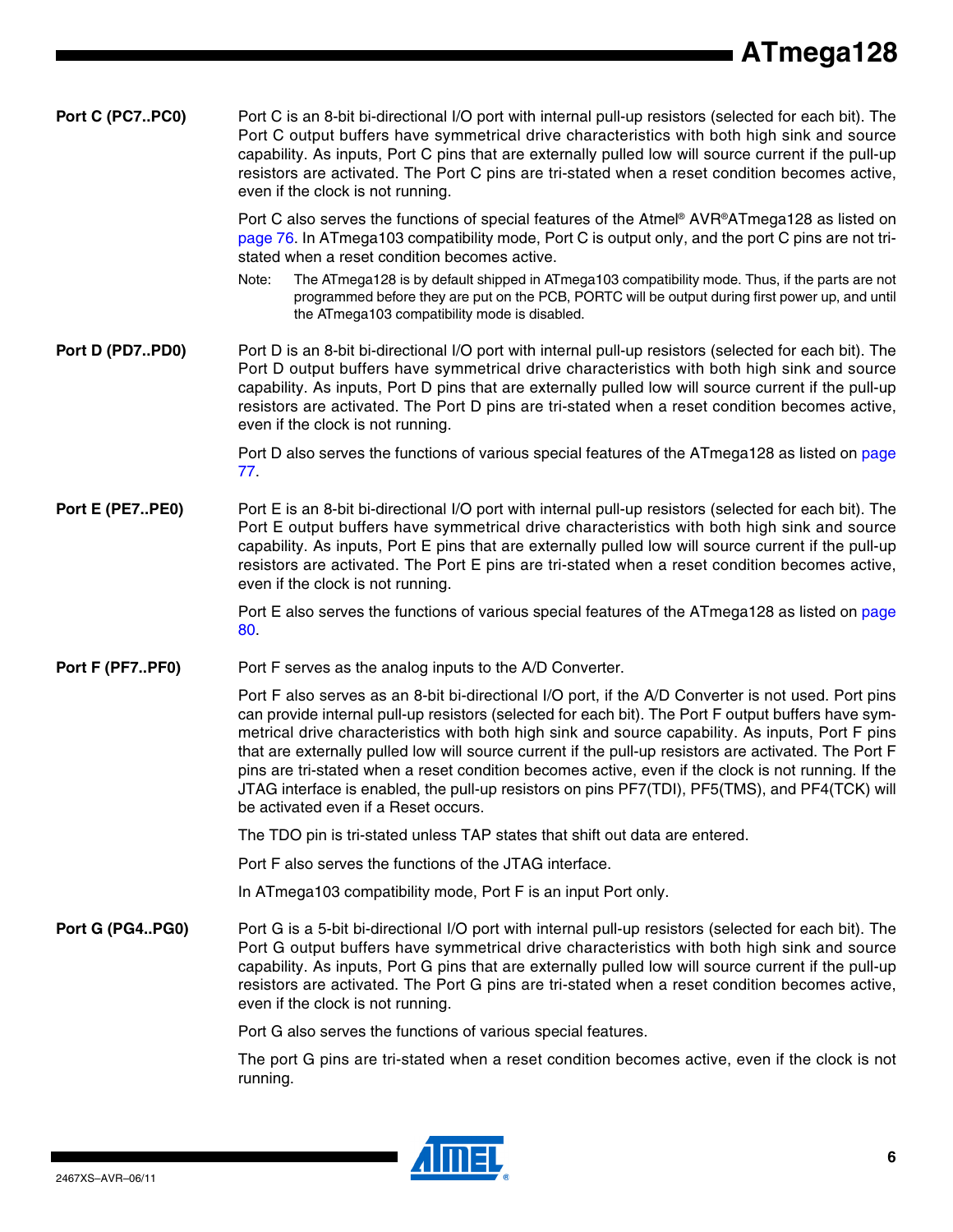|                   | In ATmega103 compatibility mode, these pins only serves as strobes signals to the external<br>memory as well as input to the 32kHz Oscillator, and the pins are initialized to $PG0 = 1$ , $PG1 = 1$ ,<br>and $PG2 = 0$ asynchronously when a reset condition becomes active, even if the clock is not<br>running. PG3 and PG4 are oscillator pins. |
|-------------------|-----------------------------------------------------------------------------------------------------------------------------------------------------------------------------------------------------------------------------------------------------------------------------------------------------------------------------------------------------|
| <b>RESET</b>      | Reset input. A low level on this pin for longer than the minimum pulse length will generate a<br>reset, even if the clock is not running. The minimum pulse length is given in Table 19 on page<br>50. Shorter pulses are not guaranteed to generate a reset.                                                                                       |
| XTAL1             | Input to the inverting Oscillator amplifier and input to the internal clock operating circuit.                                                                                                                                                                                                                                                      |
| XTAL <sub>2</sub> | Output from the inverting Oscillator amplifier.                                                                                                                                                                                                                                                                                                     |
| <b>AVCC</b>       | AVCC is the supply voltage pin for Port F and the A/D Converter. It should be externally con-<br>nected to $V_{CC}$ , even if the ADC is not used. If the ADC is used, it should be connected to $V_{CC}$<br>through a low-pass filter.                                                                                                             |
| <b>AREF</b>       | AREF is the analog reference pin for the A/D Converter.                                                                                                                                                                                                                                                                                             |
| <b>PEN</b>        | PEN is a programming enable pin for the SPI Serial Programming mode, and is internally pulled<br>high. By holding this pin low during a Power-on Reset, the device will enter the SPI Serial Pro-<br>gramming mode. PEN has no function during normal operation.                                                                                    |



▊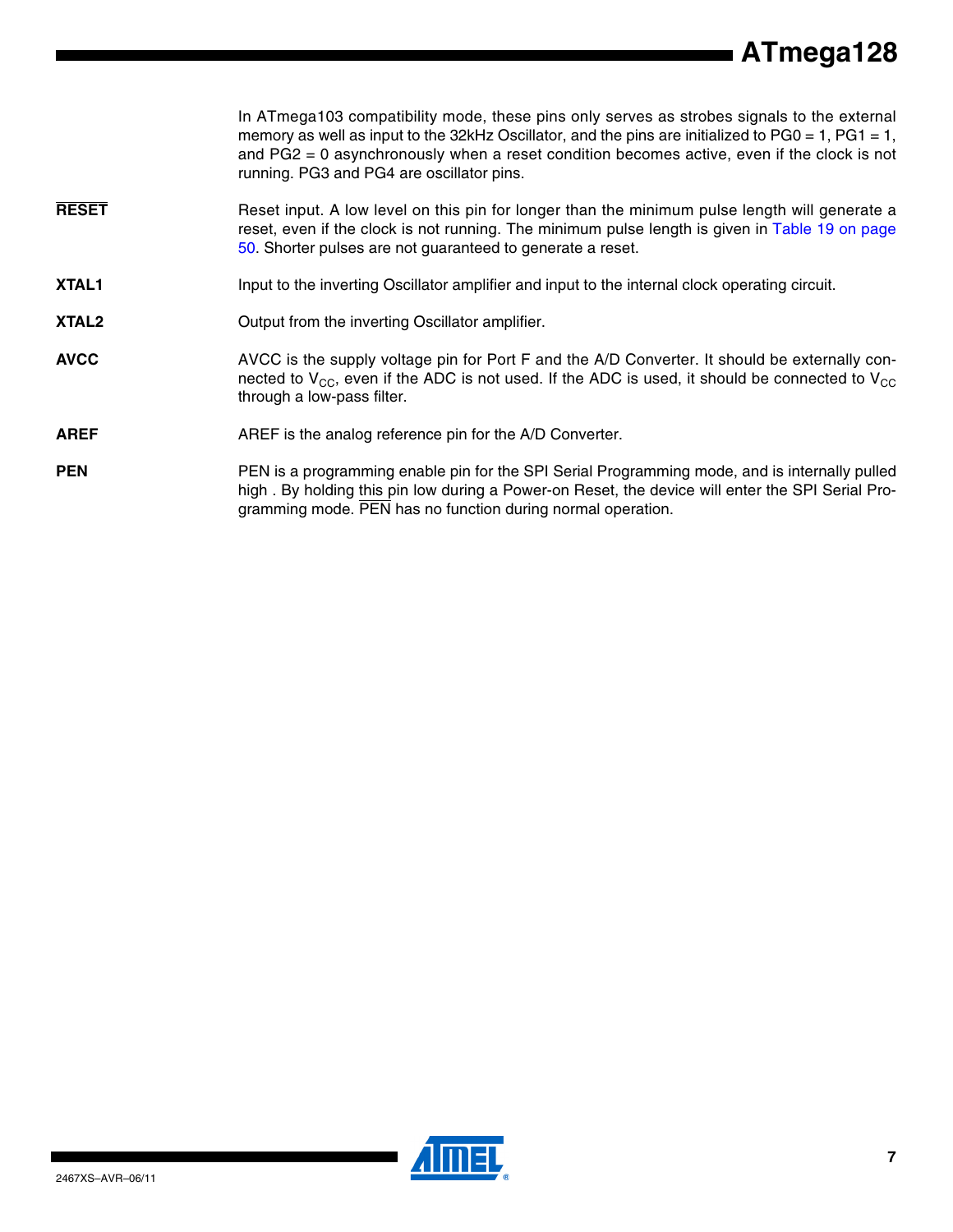Resources A comprehensive set of development tools, application notes, and datasheets are available for download on http://www.atmel.com/avr.

#### <span id="page-7-1"></span><span id="page-7-0"></span>Data Retention Reliability Qualification results show that the projected data retention failure rate is much less than 1 PPM over 20 years at 85°C or 100 years at 25°C

#### **About Code Examples** This datasheet contains simple code examples that briefly show how to use various parts of the device. These code examples assume that the part specific header file is included before compilation. Be aware that not all C compiler vendors include bit definitions in the header files and interrupt handling in C is compiler dependent. Please confirm with the C compiler documentation for more details.

For I/O registers located in extended I/O map, "IN", "OUT", "SBIS", "SBIC", "CBI", and "SBI" instructions must be replaced with instructions that allow access to extended I/O. Typically "LDS" and "STS" combined with "SBRS", "SBRC", "SBR", and "CBR".

#### **Capacitive touch sensing**

The Atmel QTouch Library provides a simple to use solution to realize touch sensitive interfaces on most Atmel AVR microcontrollers. The QTouch Library includes support for the QTouch and QMatrix acquisition methods.

Touch sensing can be added to any application by linking the appropriate Atmel QTouch Library for the AVR Microcontroller. This is done by using a simple set of APIs to define the touch channels and sensors, and then calling the touch sensing API's to retrieve the channel information and determine the touch sensor states.

The QTouch Library is FREE and downloadable from the Atmel website at the following location: <www.atmel.com/qtouchlibrary>[. For implementation details and other information, refer to the](http://www.atmel.com/dyn/resources/prod_documents/doc8207.pdf) Atmel QTouch Library User Guide - also available for download from the Atmel website.

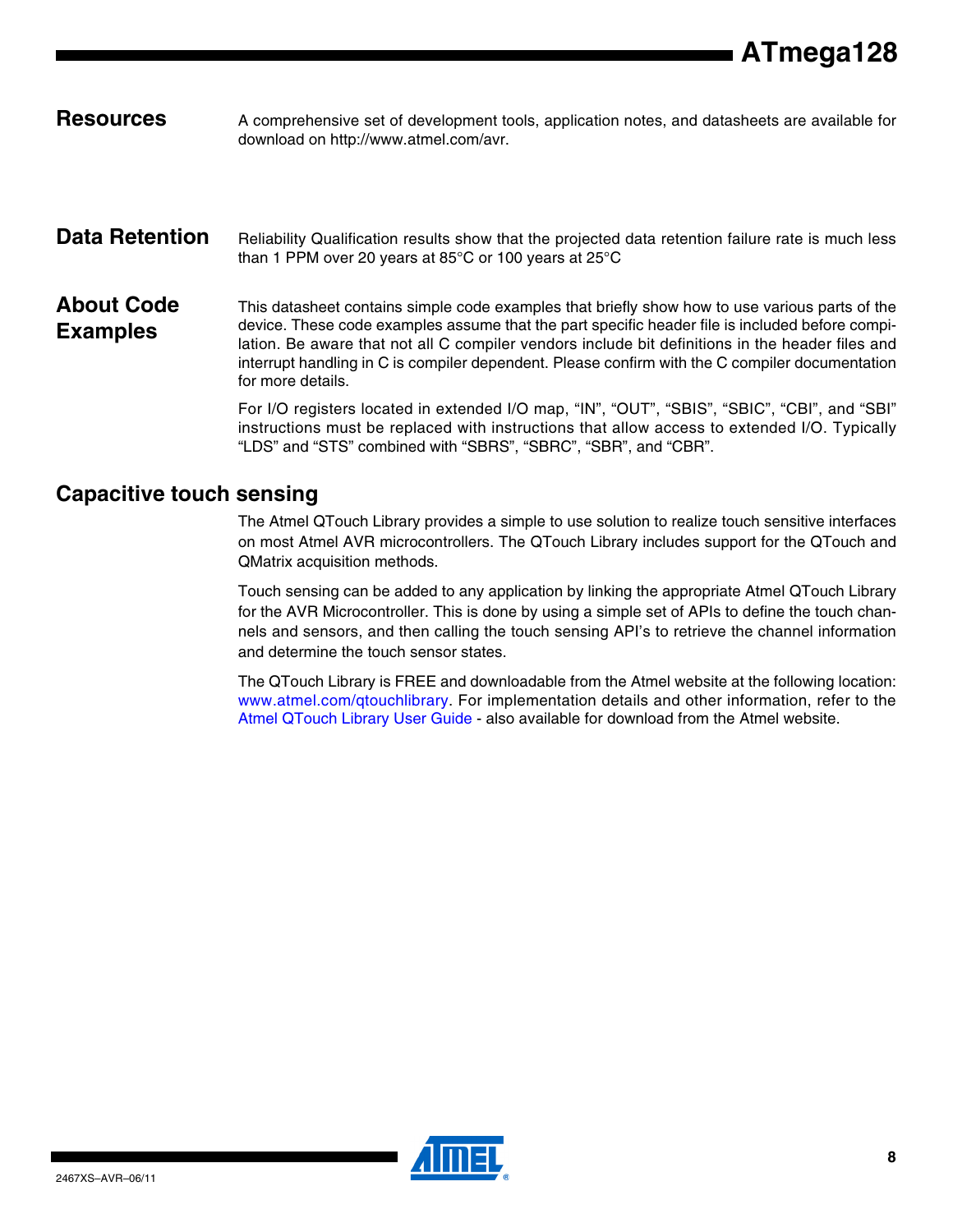### **Instruction Set Summary**

| <b>Mnemonics</b>           | Operands                          | <b>Description</b>                                                 | Operation                                                                                             | <b>Flags</b>  | #Clocks                      |
|----------------------------|-----------------------------------|--------------------------------------------------------------------|-------------------------------------------------------------------------------------------------------|---------------|------------------------------|
|                            | ARITHMETIC AND LOGIC INSTRUCTIONS |                                                                    |                                                                                                       |               |                              |
| <b>ADD</b>                 | Rd, Rr                            | Add two Registers                                                  | $Rd \leftarrow Rd + Rr$                                                                               | Z, C, N, V, H | $\overline{1}$               |
| <b>ADC</b>                 | Rd, Rr                            | Add with Carry two Registers                                       | $Rd \leftarrow Rd + Rr + C$                                                                           | Z, C, N, V, H | $\mathbf{1}$                 |
| <b>ADIW</b>                | Rdl,K                             | Add Immediate to Word                                              | Rdh:Rdl ← Rdh:Rdl + K                                                                                 | Z, C, N, V, S | $\overline{c}$               |
| <b>SUB</b>                 | Rd, Rr                            | Subtract two Registers                                             | $Rd \leftarrow Rd - Rr$                                                                               | Z, C, N, V, H | $\mathbf{1}$                 |
| <b>SUBI</b>                | Rd, K                             | Subtract Constant from Register                                    | $Rd \leftarrow Rd - K$                                                                                | Z, C, N, V, H | $\mathbf{1}$                 |
| <b>SBC</b>                 | Rd, Rr                            | Subtract with Carry two Registers                                  | $Rd \leftarrow Rd - Rr - C$                                                                           | Z, C, N, V, H | $\mathbf{1}$                 |
| <b>SBCI</b>                | Rd, K                             | Subtract with Carry Constant from Reg.                             | $Rd \leftarrow Rd - K - C$                                                                            | Z, C, N, V, H | $\mathbf{1}$                 |
| <b>SBIW</b>                | Rdl,K                             | Subtract Immediate from Word                                       | Rdh:Rdl ← Rdh:Rdl - K                                                                                 | Z, C, N, V, S | $\overline{c}$               |
| <b>AND</b>                 | Rd, Rr                            | <b>Logical AND Registers</b>                                       | $Rd \leftarrow Rd \bullet Rr$                                                                         | Z, N, V       | $\mathbf{1}$                 |
| <b>ANDI</b>                | Rd, K                             | Logical AND Register and Constant                                  | $Rd \leftarrow Rd \bullet K$                                                                          | Z, N, V       | $\mathbf{1}$                 |
| OR                         | Rd, Rr                            | Logical OR Registers                                               | $Rd \leftarrow Rd$ v Rr                                                                               | Z, N, V       | $\mathbf{1}$                 |
| ORI                        | Rd, K                             | Logical OR Register and Constant                                   | $Rd \leftarrow Rd \vee K$                                                                             | Z, N, V       | $\mathbf{1}$                 |
| <b>EOR</b>                 | Rd, Rr                            | <b>Exclusive OR Registers</b>                                      | $Rd \leftarrow Rd \oplus Rr$                                                                          | Z, N, V       | $\mathbf{1}$                 |
| <b>COM</b>                 | Rd                                | One's Complement                                                   | $Rd \leftarrow $FF - Rd$                                                                              | Z, C, N, V    | $\mathbf{1}$                 |
| <b>NEG</b>                 | Rd                                | Two's Complement                                                   | $Rd \leftarrow $00 - Rd$                                                                              | Z, C, N, V, H | $\mathbf{1}$                 |
| <b>SBR</b>                 | Rd,K                              | Set Bit(s) in Register                                             | $Rd \leftarrow Rd v K$                                                                                | Z, N, V       | $\mathbf{1}$                 |
| <b>CBR</b>                 | Rd,K                              | Clear Bit(s) in Register                                           | $Rd \leftarrow Rd \bullet (SFF - K)$                                                                  | Z, N, V       | $\mathbf{1}$                 |
| <b>INC</b>                 | Rd                                | Increment                                                          | $Rd \leftarrow Rd + 1$                                                                                | Z, N, V       | $\mathbf{1}$                 |
| <b>DEC</b>                 | Rd                                | Decrement                                                          | $Rd \leftarrow Rd - 1$                                                                                | Z, N, V       | $\mathbf{1}$                 |
| TST<br><b>CLR</b>          | Rd<br>Rd                          | Test for Zero or Minus<br>Clear Register                           | $Rd \leftarrow Rd \bullet Rd$                                                                         | Z, N, V       | $\mathbf{1}$<br>$\mathbf{1}$ |
| <b>SER</b>                 | Rd                                |                                                                    | $Rd \leftarrow Rd \oplus Rd$<br>$Rd \leftarrow$ \$FF                                                  | Z, N, V       | $\mathbf{1}$                 |
| <b>MUL</b>                 | Rd, Rr                            | Set Register<br><b>Multiply Unsigned</b>                           | $R1:R0 \leftarrow Rd \times Rr$                                                                       | None<br>Z, C  | $\overline{c}$               |
| <b>MULS</b>                | Rd, Rr                            | <b>Multiply Signed</b>                                             | $R1:R0 \leftarrow Rd \times Rr$                                                                       | Z,C           | $\overline{\mathbf{c}}$      |
| <b>MULSU</b>               | Rd, Rr                            | Multiply Signed with Unsigned                                      | $R1:R0 \leftarrow Rd \times Rr$                                                                       | Z,C           | $\overline{c}$               |
| <b>FMUL</b>                | Rd, Rr                            | Fractional Multiply Unsigned                                       | $R1:R0 \leftarrow (Rd \times Rr) \leq 1$                                                              | Z,C           | $\overline{c}$               |
| <b>FMULS</b>               | Rd, Rr                            | <b>Fractional Multiply Signed</b>                                  | $R1:R0 \leftarrow (Rd \times Rr) \leq 1$                                                              | Z, C          | $\overline{c}$               |
| <b>FMULSU</b>              | Rd, Rr                            | Fractional Multiply Signed with Unsigned                           | $R1:R0 \leftarrow (Rd \times Rr) \leq 1$                                                              | Z,C           | $\overline{2}$               |
| <b>BRANCH INSTRUCTIONS</b> |                                   |                                                                    |                                                                                                       |               |                              |
| <b>RJMP</b>                | k                                 | Relative Jump                                                      | $PC \leftarrow PC + k + 1$                                                                            | None          | $\overline{c}$               |
| <b>IJMP</b>                |                                   | Indirect Jump to (Z)                                               | $PC \leftarrow Z$                                                                                     | None          | $\overline{c}$               |
| <b>JMP</b>                 | k                                 | Direct Jump                                                        | $PC \leftarrow k$                                                                                     | None          | 3                            |
| <b>RCALL</b>               | $\mathsf{k}$                      | Relative Subroutine Call                                           | $PC \leftarrow PC + k + 1$                                                                            | None          | 3                            |
| <b>ICALL</b>               |                                   | Indirect Call to (Z)                                               | $PC \leftarrow Z$                                                                                     | None          | 3                            |
| CALL                       | k                                 | Direct Subroutine Call                                             | $PC \leftarrow k$                                                                                     | None          | $\overline{4}$               |
| <b>RET</b>                 |                                   | Subroutine Return                                                  | $PC \leftarrow$ STACK                                                                                 | None          | $\overline{\mathbf{4}}$      |
| RETI                       |                                   | Interrupt Return                                                   | $PC \leftarrow$ STACK                                                                                 |               | $\overline{\mathbf{4}}$      |
| <b>CPSE</b>                | Rd, Rr                            | Compare, Skip if Equal                                             | if $(Rd = Rr) PC \leftarrow PC + 2$ or 3                                                              | None          | 1/2/3                        |
| CP                         | Rd, Rr                            | Compare                                                            | $Rd - Rr$                                                                                             | Z, N, V, C, H | $\mathbf{1}$                 |
| CPC                        | Rd, Rr                            | Compare with Carry                                                 | $Rd - Rr - C$                                                                                         | Z, N, V, C, H | $\mathbf{1}$                 |
| CPI                        | Rd,K                              | Compare Register with Immediate                                    | $Rd - K$                                                                                              | Z, N, V, C, H | $\mathbf{1}$                 |
| <b>SBRC</b>                | Rr, b                             | Skip if Bit in Register Cleared                                    | if $(Rr(b)=0) PC \leftarrow PC + 2$ or 3                                                              | None          | 1/2/3                        |
| <b>SBRS</b>                | Rr, b                             | Skip if Bit in Register is Set                                     | if $(Rr(b)=1) PC \leftarrow PC + 2$ or 3                                                              | None          | 1/2/3                        |
| <b>SBIC</b>                | P, b                              | Skip if Bit in I/O Register Cleared                                | if $(P(b)=0) PC \leftarrow PC + 2$ or 3                                                               | None          | 1/2/3                        |
| SBIS                       | P, b                              | Skip if Bit in I/O Register is Set                                 | if $(P(b)=1) PC \leftarrow PC + 2$ or 3                                                               | None          | 1/2/3                        |
| <b>BRBS</b>                | s, k                              | Branch if Status Flag Set                                          | if (SREG(s) = 1) then $PC \leftarrow PC + k + 1$                                                      | None          | 1/2                          |
| <b>BRBC</b>                | s, k                              | Branch if Status Flag Cleared                                      | if $(SREG(s) = 0)$ then $PC \leftarrow PC + k + 1$                                                    | None          | 1/2                          |
| <b>BREQ</b>                | k                                 | Branch if Equal                                                    | if $(Z = 1)$ then $PC \leftarrow PC + k + 1$                                                          | None          | 1/2                          |
| <b>BRNE</b>                | k                                 | Branch if Not Equal                                                | if $(Z = 0)$ then $PC \leftarrow PC + k + 1$                                                          | None          | 1/2                          |
| <b>BRCS</b>                | k                                 | Branch if Carry Set                                                | if $(C = 1)$ then $PC \leftarrow PC + k + 1$                                                          | None          | 1/2                          |
| <b>BRCC</b>                | k                                 | <b>Branch if Carry Cleared</b>                                     | if $(C = 0)$ then $PC \leftarrow PC + k + 1$                                                          | None          | 1/2                          |
| <b>BRSH</b>                | k                                 | Branch if Same or Higher                                           | if $(C = 0)$ then $PC \leftarrow PC + k + 1$                                                          | None          | 1/2                          |
| <b>BRLO</b>                | k                                 | Branch if Lower                                                    | if $(C = 1)$ then $PC \leftarrow PC + k + 1$                                                          | None          | 1/2                          |
| <b>BRMI</b>                | k                                 | <b>Branch if Minus</b>                                             | if $(N = 1)$ then $PC \leftarrow PC + k + 1$                                                          | None          | 1/2                          |
| <b>BRPL</b>                | k                                 | Branch if Plus                                                     | if $(N = 0)$ then $PC \leftarrow PC + k + 1$                                                          | None          | 1/2                          |
| <b>BRGE</b>                | k                                 | Branch if Greater or Equal, Signed                                 | if $(N \oplus V = 0)$ then $PC \leftarrow PC + k + 1$                                                 | None          | 1/2                          |
| <b>BRLT</b>                | k                                 | Branch if Less Than Zero, Signed                                   | if $(N \oplus V = 1)$ then $PC \leftarrow PC + k + 1$<br>if $(H = 1)$ then $PC \leftarrow PC + k + 1$ | None          | 1/2                          |
| <b>BRHS</b><br><b>BRHC</b> | k<br>k                            | Branch if Half Carry Flag Set<br>Branch if Half Carry Flag Cleared |                                                                                                       | None<br>None  | 1/2<br>1/2                   |
| <b>BRTS</b>                | k                                 | Branch if T Flag Set                                               | if $(H = 0)$ then $PC \leftarrow PC + k + 1$<br>if $(T = 1)$ then PC $\leftarrow$ PC + k + 1          | None          | 1/2                          |
| <b>BRTC</b>                | k                                 | Branch if T Flag Cleared                                           | if $(T = 0)$ then $PC \leftarrow PC + k + 1$                                                          | None          | 1/2                          |
| <b>BRVS</b>                | k                                 | Branch if Overflow Flag is Set                                     | if $(V = 1)$ then $PC \leftarrow PC + k + 1$                                                          | None          | 1/2                          |
| <b>BRVC</b>                | k                                 | Branch if Overflow Flag is Cleared                                 | if $(V = 0)$ then $PC \leftarrow PC + k + 1$                                                          | None          | 1/2                          |

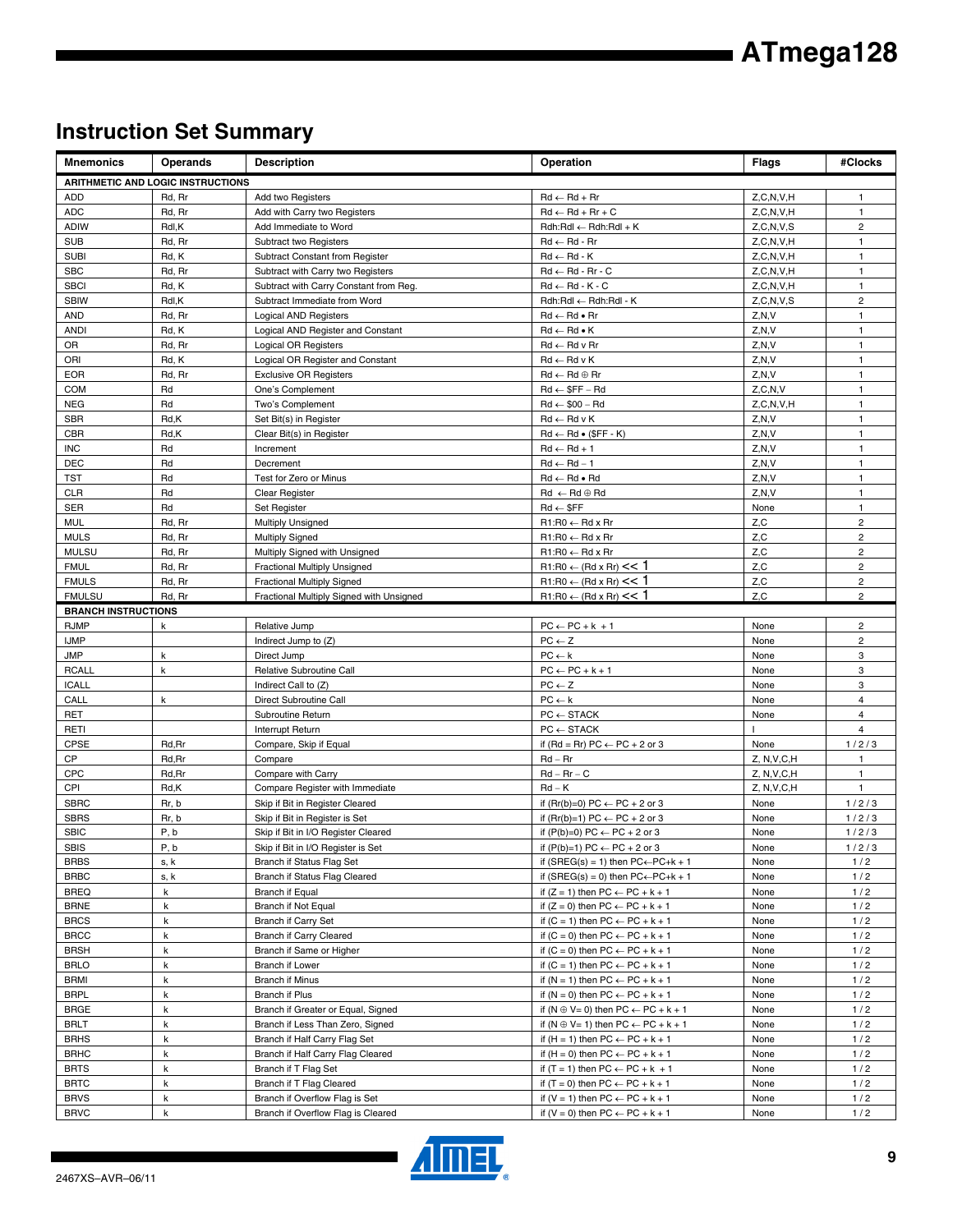# **Instruction Set Summary (Continued)**

| <b>Mnemonics</b>                  | <b>Operands</b>              | <b>Description</b>                             | Operation                                                             | <b>Flags</b>     | #Clocks                          |
|-----------------------------------|------------------------------|------------------------------------------------|-----------------------------------------------------------------------|------------------|----------------------------------|
| <b>BRIE</b>                       | k                            | Branch if Interrupt Enabled                    | if ( $1 = 1$ ) then $PC \leftarrow PC + k + 1$                        | None             | 1/2                              |
| <b>BRID</b>                       | k                            | Branch if Interrupt Disabled                   | if ( $1 = 0$ ) then $PC \leftarrow PC + k + 1$                        | None             | 1/2                              |
| <b>DATA TRANSFER INSTRUCTIONS</b> |                              |                                                |                                                                       |                  |                                  |
| <b>MOV</b>                        | Rd, Rr                       | Move Between Registers                         | $Rd \leftarrow Rr$                                                    | None             | $\mathbf{1}$                     |
| <b>MOVW</b>                       | Rd, Rr                       | Copy Register Word                             | $Rd+1:Rd \leftarrow Rr+1:Rr$                                          | None             | $\mathbf{1}$                     |
| LDI                               | Rd, K                        | Load Immediate                                 | $Rd \leftarrow K$                                                     | None             | $\mathbf{1}$                     |
| LD                                | Rd, X                        | Load Indirect                                  | $Rd \leftarrow (X)$                                                   | None             | $\overline{c}$                   |
| LD                                | $Rd, X+$                     | Load Indirect and Post-Inc.                    | $Rd \leftarrow (X), X \leftarrow X + 1$                               | None             | $\overline{2}$                   |
| LD                                | $Rd, -X$                     | Load Indirect and Pre-Dec.                     | $X \leftarrow X - 1$ , Rd $\leftarrow (X)$                            | None             | $\overline{2}$                   |
| LD                                | Rd, Y                        | Load Indirect                                  | $Rd \leftarrow (Y)$                                                   | None             | $\overline{2}$                   |
| LD                                | $Rd, Y+$                     | Load Indirect and Post-Inc.                    | $Rd \leftarrow (Y), Y \leftarrow Y + 1$                               | None             | $\overline{c}$                   |
| LD                                | <b>Rd, - Y</b>               | Load Indirect and Pre-Dec.                     | $Y \leftarrow Y - 1$ , Rd $\leftarrow (Y)$                            | None             | $\overline{c}$                   |
| LDD                               | Rd, Y+q                      | Load Indirect with Displacement                | $Rd \leftarrow (Y + q)$                                               | None             | $\overline{c}$                   |
| LD                                | Rd, Z                        | Load Indirect                                  | $Rd \leftarrow (Z)$                                                   | None             | $\overline{2}$                   |
| LD                                | $Rd, Z+$                     | Load Indirect and Post-Inc.                    | $Rd \leftarrow (Z), Z \leftarrow Z+1$                                 | None             | $\overline{2}$                   |
| LD                                | $Rd, -Z$                     | Load Indirect and Pre-Dec.                     | $Z \leftarrow Z - 1$ , Rd $\leftarrow (Z)$                            | None             | $\overline{c}$                   |
| LDD                               | $Rd, Z+q$                    | Load Indirect with Displacement                | $Rd \leftarrow (Z + q)$                                               | None             | $\overline{c}$                   |
| <b>LDS</b>                        | Rd, k                        | Load Direct from SRAM                          | $Rd \leftarrow (k)$                                                   | None             | $\overline{c}$                   |
| ST                                | X, Rr                        | Store Indirect                                 | $(X) \leftarrow Rr$                                                   | None             | $\overline{c}$                   |
| <b>ST</b>                         | $X+$ , Rr                    | Store Indirect and Post-Inc.                   | $(X) \leftarrow$ Rr, $X \leftarrow X + 1$                             | None             | $\overline{2}$                   |
| ST                                | - X, Rr                      | Store Indirect and Pre-Dec.                    | $X \leftarrow X - 1$ , $(X) \leftarrow Rr$                            | None             | $\overline{2}$<br>$\overline{c}$ |
| ST                                | Y, Rr                        | Store Indirect<br>Store Indirect and Post-Inc. | $(Y) \leftarrow Rr$                                                   | None             | $\overline{c}$                   |
| <b>ST</b><br><b>ST</b>            | $Y_{+}$ , Rr<br>- Y, Rr      | Store Indirect and Pre-Dec.                    | $(Y) \leftarrow Rr, Y \leftarrow Y + 1$                               | None<br>None     | $\overline{c}$                   |
| <b>STD</b>                        | $Y+q, Rr$                    | Store Indirect with Displacement               | $Y \leftarrow Y - 1$ , $(Y) \leftarrow Rr$<br>$(Y + q) \leftarrow Rr$ | None             | $\overline{c}$                   |
| ST                                | Z, Rr                        | Store Indirect                                 | $(Z) \leftarrow Rr$                                                   | None             | $\overline{2}$                   |
| ST                                | $Z+$ , Rr                    | Store Indirect and Post-Inc.                   | $(Z) \leftarrow$ Rr, $Z \leftarrow Z + 1$                             | None             | $\overline{2}$                   |
| ST                                | $-Z$ , Rr                    | Store Indirect and Pre-Dec.                    | $Z \leftarrow Z - 1$ , $(Z) \leftarrow Rr$                            | None             | $\overline{c}$                   |
| <b>STD</b>                        | $Z+q, Rr$                    | Store Indirect with Displacement               | $(Z + q) \leftarrow Rr$                                               | None             | $\overline{2}$                   |
| <b>STS</b>                        | k, Rr                        | Store Direct to SRAM                           | $(k) \leftarrow Rr$                                                   | None             | $\overline{c}$                   |
| <b>LPM</b>                        |                              | Load Program Memory                            | $R0 \leftarrow (Z)$                                                   | None             | 3                                |
| LPM                               | Rd, Z                        | Load Program Memory                            | $Rd \leftarrow (Z)$                                                   | None             | 3                                |
| LPM                               | $Rd, Z+$                     | Load Program Memory and Post-Inc               | $Rd \leftarrow (Z), Z \leftarrow Z+1$                                 | None             | 3                                |
| <b>ELPM</b>                       |                              | Extended Load Program Memory                   | $RO \leftarrow (RAMPZ:Z)$                                             | None             | 3                                |
| <b>ELPM</b>                       | Rd, Z                        | <b>Extended Load Program Memory</b>            | $Rd \leftarrow (RAMPZ:Z)$                                             | None             | 3                                |
| <b>ELPM</b>                       | $Rd, Z+$                     | Extended Load Program Memory and Post-Inc      | $Rd \leftarrow (RAMPZ:Z), RAMPZ:Z \leftarrow RAMPZ:Z+1$               | None             | 3                                |
| SPM                               |                              | Store Program Memory                           | $(Z) \leftarrow R1:R0$                                                | None             |                                  |
| IN                                | Rd, P                        | In Port                                        | $Rd \leftarrow P$                                                     | None             | $\mathbf{1}$                     |
| <b>OUT</b>                        | P, Rr                        | Out Port                                       | $P \leftarrow Rr$                                                     | None             | $\mathbf{1}$                     |
| <b>PUSH</b>                       | <b>Rr</b>                    | Push Register on Stack                         | $STACK \leftarrow Rr$                                                 | None             | $\overline{c}$                   |
| POP                               | Rd                           | Pop Register from Stack                        | $\mathsf{Rd} \leftarrow \mathsf{STACK}$                               | None             | $\overline{2}$                   |
| BIT AND BIT-TEST INSTRUCTIONS     |                              |                                                |                                                                       |                  |                                  |
| <b>SBI</b>                        | P,b                          | Set Bit in I/O Register                        | $I/O(P,b) \leftarrow 1$                                               | None             | $\overline{c}$                   |
| CBI                               | P,b                          | Clear Bit in I/O Register                      | $I/O(P,b) \leftarrow 0$                                               | None             | $\overline{2}$                   |
| <b>LSL</b>                        | Rd                           | Logical Shift Left                             | $Rd(n+1) \leftarrow Rd(n), Rd(0) \leftarrow 0$                        | Z, C, N, V       | $\mathbf{1}$                     |
| LSR                               | $\operatorname{\mathsf{Rd}}$ | Logical Shift Right                            | $Rd(n) \leftarrow Rd(n+1), Rd(7) \leftarrow 0$                        | Z, C, N, V       | $\mathbf{1}$                     |
| ROL                               | Rd                           | Rotate Left Through Carry                      | $Rd(0) \leftarrow C, Rd(n+1) \leftarrow Rd(n), C \leftarrow Rd(7)$    | Z, C, N, V       | $\mathbf{1}$                     |
| <b>ROR</b>                        | Rd                           | Rotate Right Through Carry                     | $Rd(7) \leftarrow C, Rd(n) \leftarrow Rd(n+1), C \leftarrow Rd(0)$    | Z, C, N, V       | $\mathbf{1}$                     |
| ASR                               | Rd                           | Arithmetic Shift Right                         | $Rd(n) \leftarrow Rd(n+1), n=06$                                      | Z, C, N, V       | $\mathbf{1}$                     |
| <b>SWAP</b>                       | Rd                           | Swap Nibbles                                   | $Rd(30) \leftarrow Rd(74), Rd(74) \leftarrow Rd(30)$                  | None             | 1                                |
| <b>BSET</b>                       | $\mathbf s$                  | Flag Set                                       | $SREG(s) \leftarrow 1$                                                | SREG(s)          | $\mathbf{1}$                     |
| <b>BCLR</b>                       | $\mathsf{s}$                 | Flag Clear                                     | $SREG(s) \leftarrow 0$                                                | SREG(s)          | $\mathbf{1}$                     |
| <b>BST</b>                        | Rr, b                        | Bit Store from Register to T                   | $T \leftarrow Rr(b)$                                                  | T                | $\mathbf{1}$                     |
| <b>BLD</b>                        | Rd, b                        | Bit load from T to Register                    | $Rd(b) \leftarrow T$                                                  | None             | $\mathbf{1}$                     |
| <b>SEC</b>                        |                              | Set Carry                                      | $C \leftarrow 1$                                                      | С                | $\mathbf{1}$                     |
| CLC                               |                              | Clear Carry                                    | $C \leftarrow 0$                                                      | C                | $\mathbf{1}$                     |
| SEN                               |                              | Set Negative Flag                              | $N \leftarrow 1$                                                      | N                | $\mathbf{1}$                     |
| <b>CLN</b>                        |                              | Clear Negative Flag                            | $\mathsf{N}\leftarrow\mathsf{0}$                                      | N                | $\mathbf{1}$                     |
| SEZ                               |                              | Set Zero Flag                                  | $Z \leftarrow 1$                                                      | $\mathsf Z$      | $\mathbf{1}$                     |
| <b>CLZ</b>                        |                              | Clear Zero Flag                                | $Z \leftarrow 0$                                                      | $\mathsf Z$      | $\mathbf{1}$                     |
| SEI                               |                              | Global Interrupt Enable                        | $I \leftarrow 1$                                                      | -1               | $\mathbf{1}$                     |
| <b>CLI</b>                        |                              | Global Interrupt Disable                       | $I \leftarrow 0$                                                      |                  | $\mathbf{1}$                     |
| SES<br><b>CLS</b>                 |                              | Set Signed Test Flag<br>Clear Signed Test Flag | $S \leftarrow 1$<br>$S \leftarrow 0$                                  | S<br>$\mathbb S$ | $\mathbf{1}$<br>$\mathbf{1}$     |
|                                   |                              |                                                |                                                                       |                  |                                  |

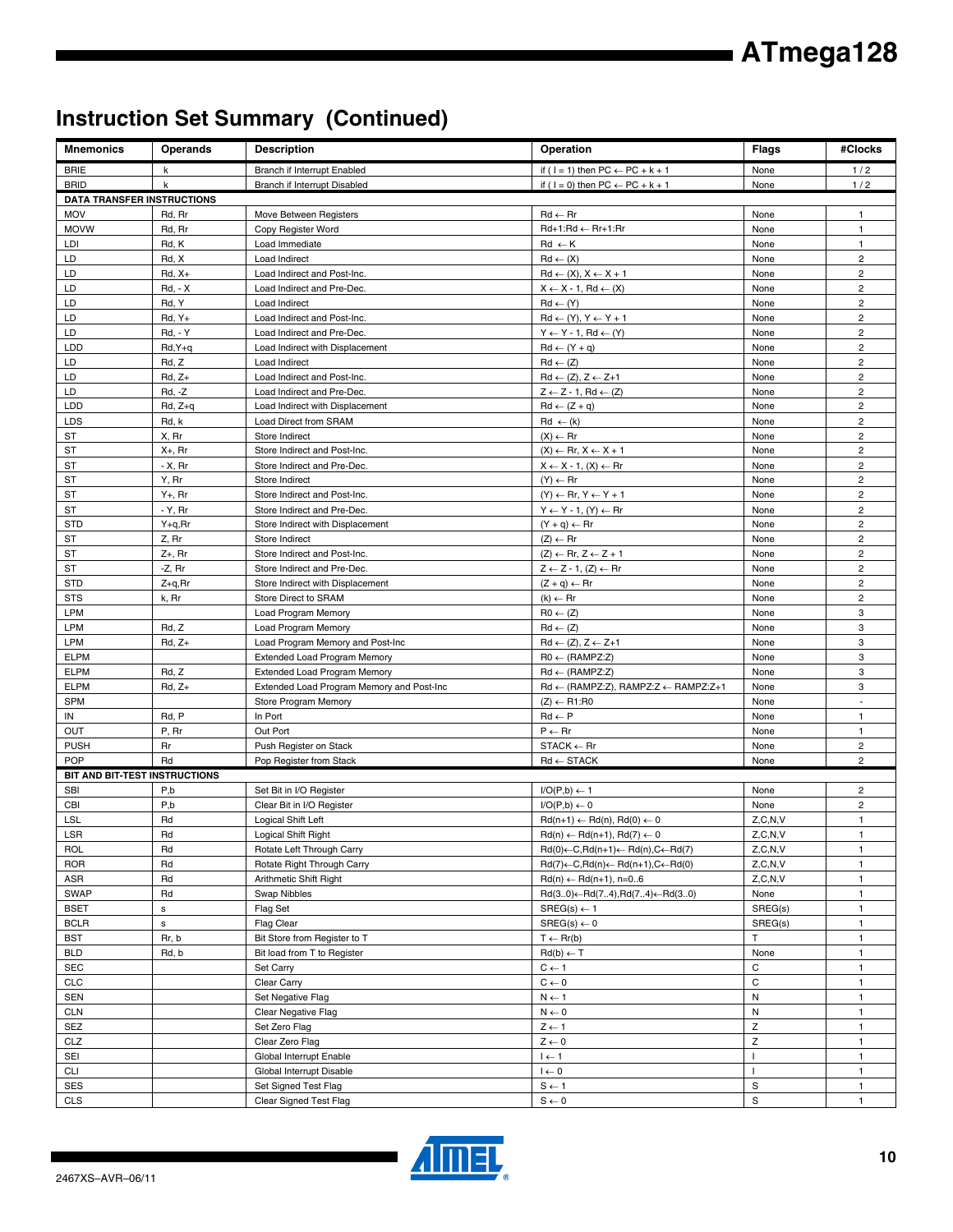# **Instruction Set Summary (Continued)**

| <b>Mnemonics</b>                | <b>Operands</b> | <b>Description</b>             | Operation                                | <b>Flags</b> | #Clocks |
|---------------------------------|-----------------|--------------------------------|------------------------------------------|--------------|---------|
| <b>SEV</b>                      |                 | Set Twos Complement Overflow.  | $V \leftarrow 1$                         |              |         |
| <b>CLV</b>                      |                 | Clear Twos Complement Overflow | $V \leftarrow 0$                         |              |         |
| <b>SET</b>                      |                 | Set T in SREG                  | $T \leftarrow 1$                         |              |         |
| <b>CLT</b>                      |                 | Clear T in SREG                | $T \leftarrow 0$                         |              |         |
| <b>SEH</b>                      |                 | Set Half Carry Flag in SREG    | $H \leftarrow 1$                         | н            |         |
| <b>CLH</b>                      |                 | Clear Half Carry Flag in SREG  | $H \leftarrow 0$                         | н            |         |
| <b>MCU CONTROL INSTRUCTIONS</b> |                 |                                |                                          |              |         |
| <b>NOP</b>                      |                 | No Operation                   |                                          | None         |         |
| <b>SLEEP</b>                    |                 | Sleep                          | (see specific descr. for Sleep function) | None         |         |
| <b>WDR</b>                      |                 | <b>Watchdog Reset</b>          | (see specific descr. for WDR/timer)      | None         |         |
| <b>BREAK</b>                    |                 | <b>Break</b>                   | For On-chip Debug Only                   | None         | N/A     |

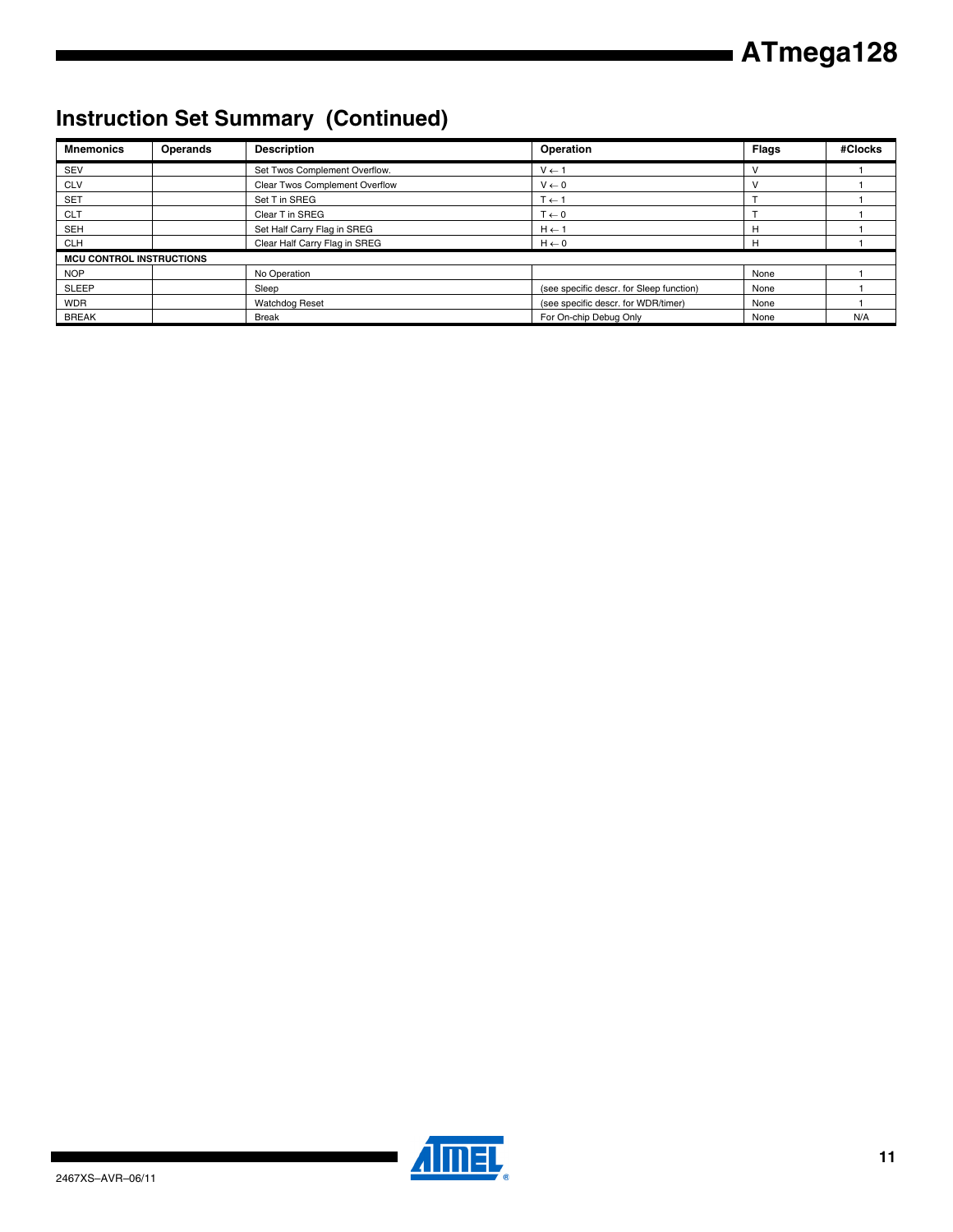### <span id="page-11-3"></span>**Ordering Information**

| Speed (MHz) | <b>Power Supply</b> | Ordering Code <sup>(1)</sup>                                                             | Package <sup>(2)</sup>     | <b>Operation Range</b>                |
|-------------|---------------------|------------------------------------------------------------------------------------------|----------------------------|---------------------------------------|
| 8           | $2.7 - 5.5V$        | ATmega128L-8AU<br>ATmega128L-8AUR(3)<br>ATmega128L-8MU<br>ATmega128L-8MUR <sup>(3)</sup> | 64A<br>64A<br>64M1<br>64M1 | Industrial                            |
| 16          | $4.5 - 5.5V$        | ATmega128-16AU<br>ATmega128-16AUR $(3)$<br>ATmega128-16MU<br>ATmega128-16MUR $^{(3)}$    | 64A<br>64A<br>64M1<br>64M1 | $(-40^{\circ}$ C to 85 $^{\circ}$ C)  |
| 8           | $3.0 - 5.5V$        | ATmega128L-8AN<br>ATmega128L-8ANR(3)<br>ATmega128L-8MN<br>ATmega128L-8MNR(3)             | 64A<br>64A<br>64M1<br>64M1 | Extended                              |
| 16          | $4.5 - 5.5V$        | ATmega128-16AN<br>ATmega128-16ANR $^{(3)}$<br>ATmega128-16MN<br>ATmega128-16MNR $^{(3)}$ | 64A<br>64A<br>64M1<br>64M1 | $(-40^{\circ}$ C to 105 $^{\circ}$ C) |

<span id="page-11-1"></span><span id="page-11-0"></span>Notes: 1. Pb-free packaging complies to the European Directive for Restriction of Hazardous Substances (RoHS directive). Also Halide free and fully Green.

2. The device can also be supplied in wafer form. Please contact your local Atmel sales office for detailed ordering information and minimum quantities.

<span id="page-11-2"></span>3. Tape and Reel

| Package Type |                                                                             |  |  |
|--------------|-----------------------------------------------------------------------------|--|--|
| 64A          | 64-lead, 14 x 14 x 1.0mm, Thin Profile Plastic Quad Flat Package (TQFP)     |  |  |
| 64M1         | 64-pad, 9 x 9 x 1.0mm, Quad Flat No-Lead/Micro Lead Frame Package (QFN/MLF) |  |  |

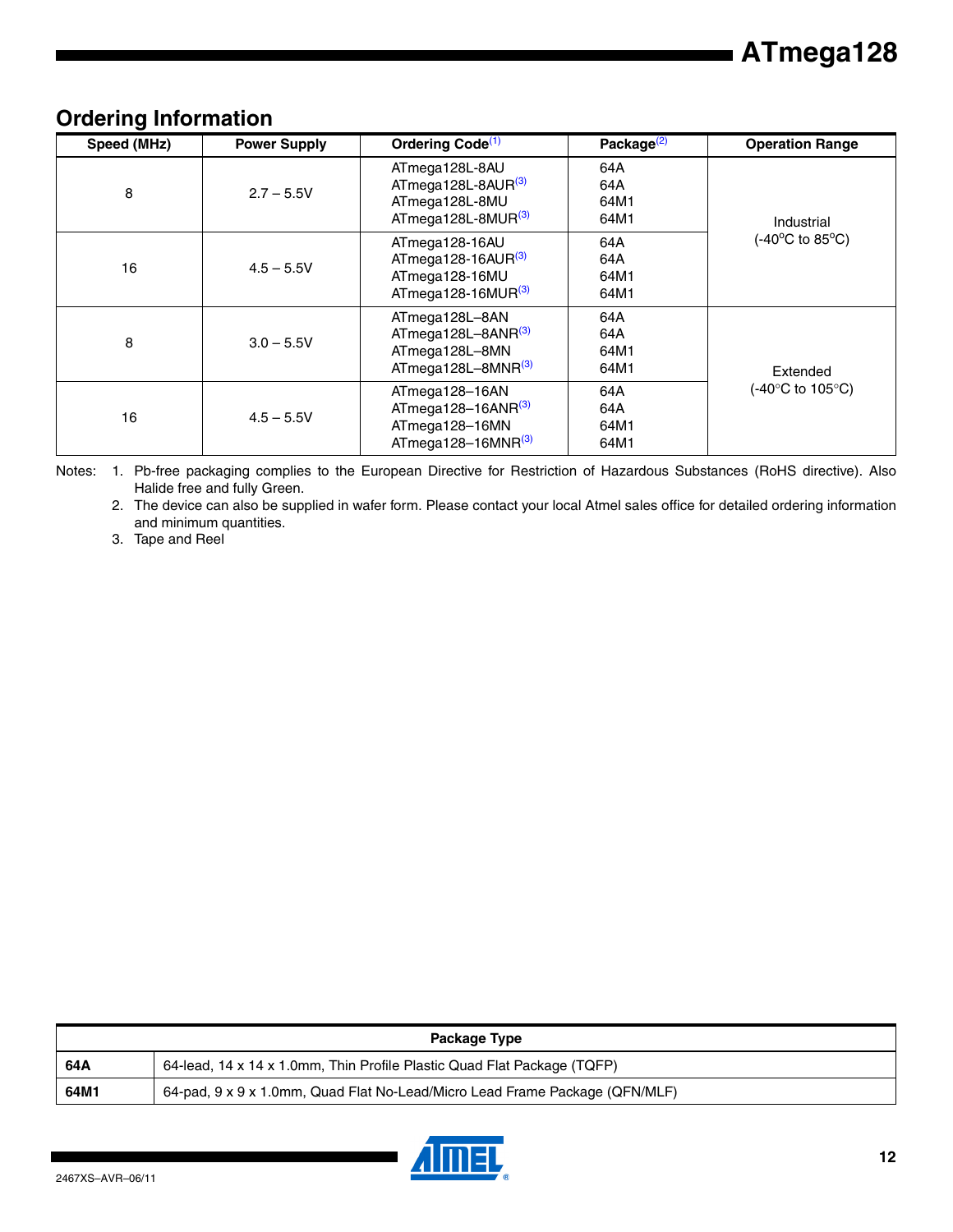### <span id="page-12-0"></span>**Packaging Information**

**64A**



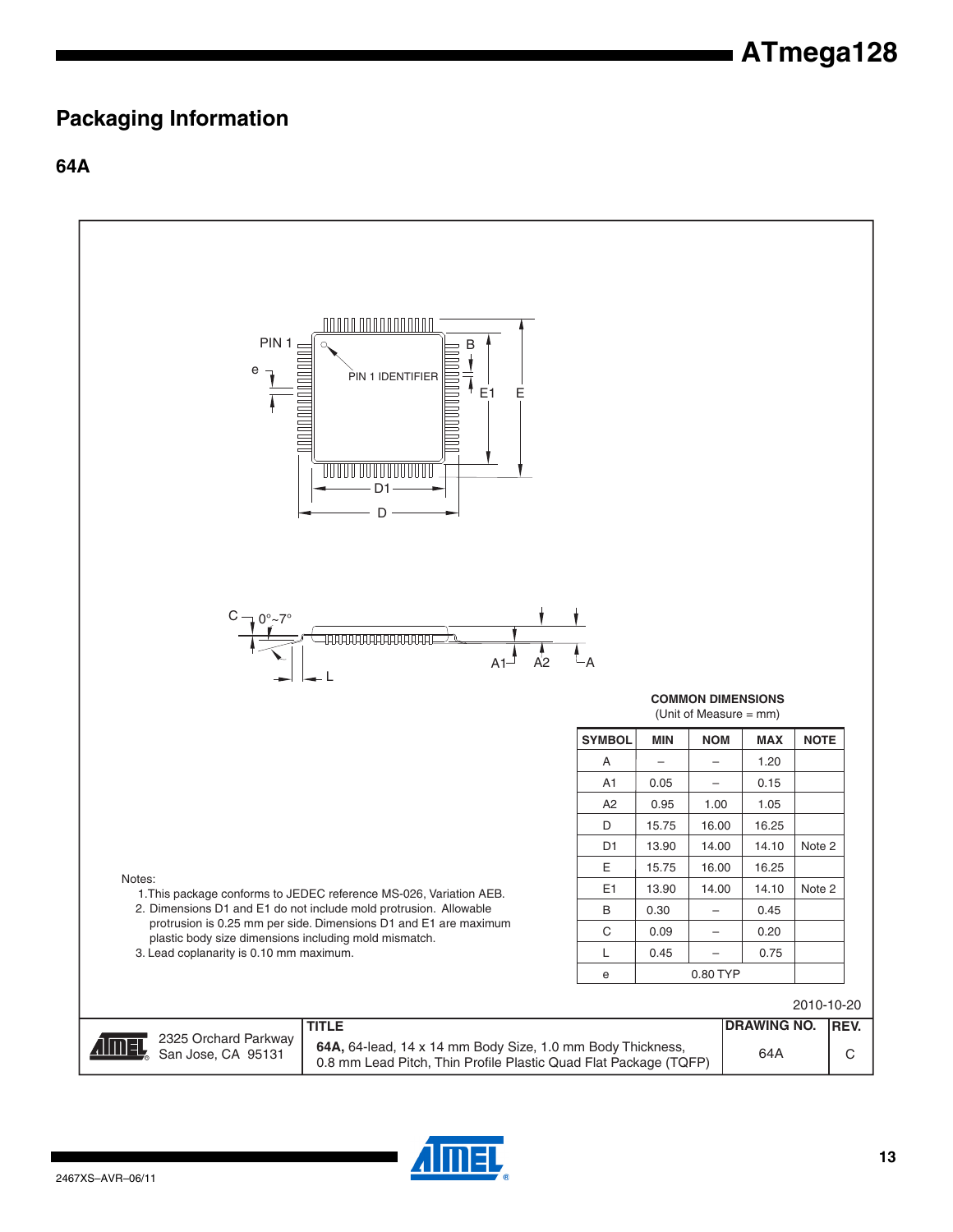#### **64M1**



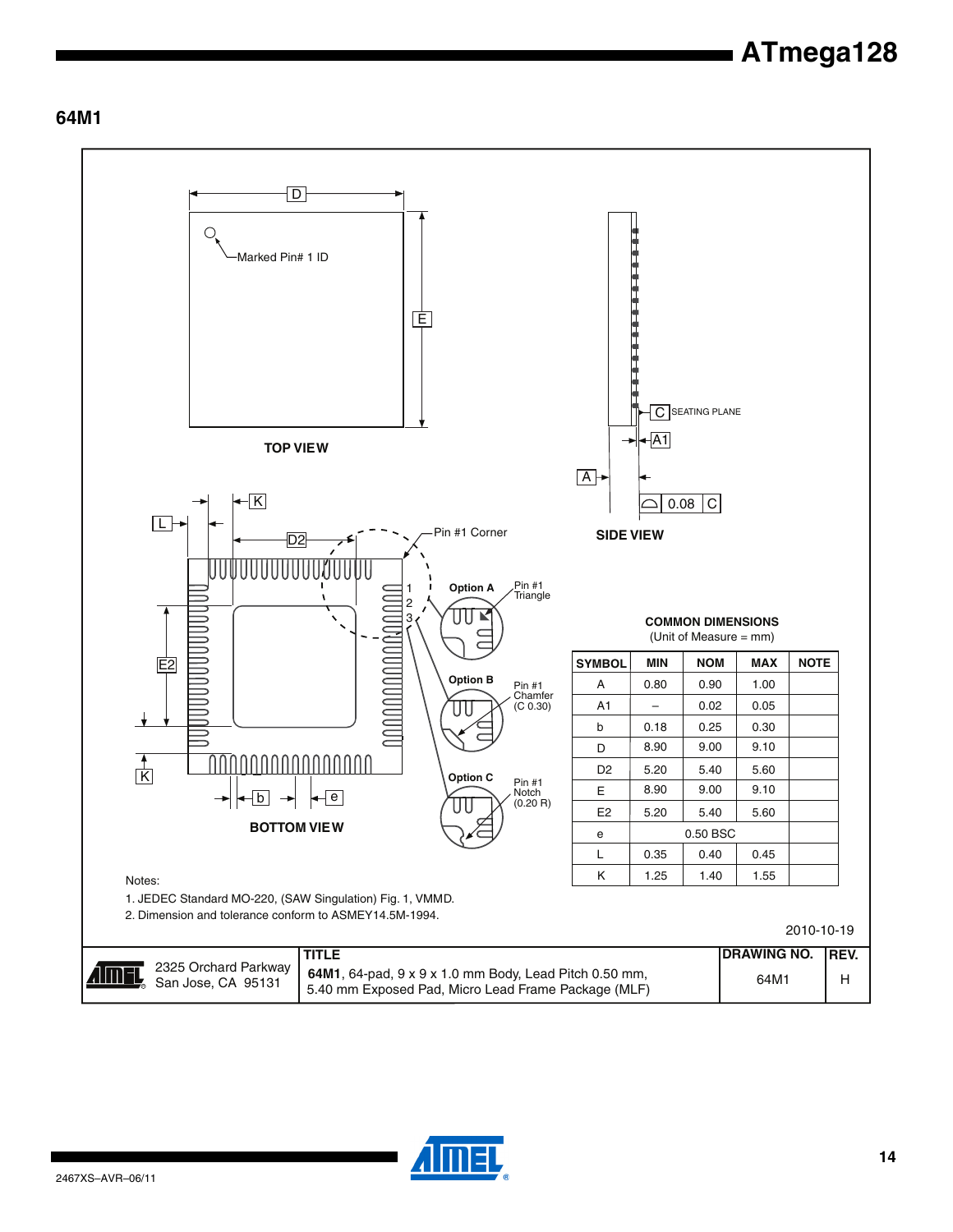<span id="page-14-0"></span>**Errata** The revision letter in this section refers to the revision of the ATmega128 device.

#### <span id="page-14-1"></span>**ATmega128 Rev. F to M**

- **First Analog Comparator conversion may be delayed**
- **Interrupts may be lost when writing the timer registers in the asynchronous timer**
- **Stabilizing time needed when changing XDIV Register**
- **Stabilizing time needed when changing OSCCAL Register**
- **IDCODE masks data from TDI input**
- **Reading EEPROM by using ST or STS to set EERE bit triggers unexpected interrupt request**

#### **1. First Analog Comparator conversion may be delayed**

If the device is powered by a slow rising  $V_{CC}$ , the first Analog Comparator conversion will take longer than expected on some devices.

#### **Problem Fix/Workaround**

When the device has been powered or reset, disable then enable theAnalog Comparator before the first conversion.

#### **2. Interrupts may be lost when writing the timer registers in the asynchronous timer**

The interrupt will be lost if a timer register that is synchronous timer clock is written when the asynchronous Timer/Counter register (TCNTx) is 0x00.

#### **Problem Fix/Workaround**

Always check that the asynchronous Timer/Counter register neither have the value 0xFF nor 0x00 before writing to the asynchronous Timer Control Register (TCCRx), asynchronous Timer Counter Register (TCNTx), or asynchronous Output Compare Register (OCRx).

#### **3. Stabilizing time needed when changing XDIV Register**

After increasing the source clock frequency more than 2% with settings in the XDIV register, the device may execute some of the subsequent instructions incorrectly.

#### **Problem Fix / Workaround**

The NOP instruction will always be executed correctly also right after a frequency change. Thus, the next 8 instructions after the change should be NOP instructions. To ensure this, follow this procedure:

1.Clear the I bit in the SREG Register.

2.Set the new pre-scaling factor in XDIV register.

3.Execute 8 NOP instructions

#### 4.Set the I bit in SREG

This will ensure that all subsequent instructions will execute correctly.

#### Assembly Code Example:

| CLI        |                                     |                |              |  | ; clear global interrupt enable |
|------------|-------------------------------------|----------------|--------------|--|---------------------------------|
| OUT        | XDIV, temp ; set new prescale value |                |              |  |                                 |
| <b>NOP</b> |                                     | ; no operation |              |  |                                 |
| <b>NOP</b> |                                     | ; no operation |              |  |                                 |
| <b>NOP</b> |                                     | ; no operation |              |  |                                 |
| <b>NOP</b> |                                     | ; no operation |              |  |                                 |
| <b>NOP</b> |                                     | ; no operation |              |  |                                 |
| <b>NOP</b> |                                     | ; no operation |              |  |                                 |
| <b>NOP</b> |                                     | ; no operation |              |  |                                 |
| <b>NOP</b> |                                     |                | no operation |  |                                 |
|            |                                     |                |              |  |                                 |

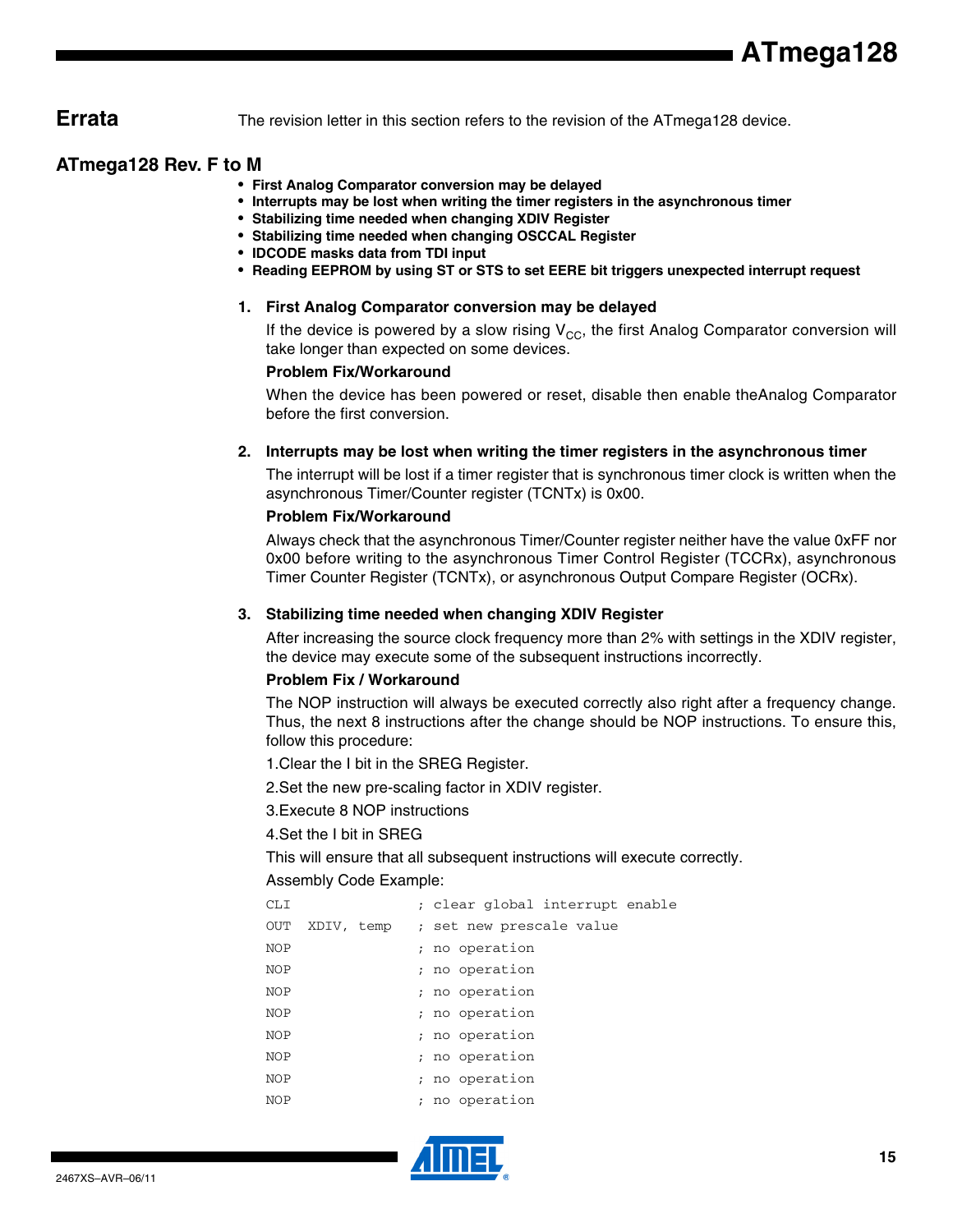SEI ; set global interrupt enable

#### **4. Stabilizing time needed when changing OSCCAL Register**

After increasing the source clock frequency more than 2% with settings in the OSCCAL register, the device may execute some of the subsequent instructions incorrectly.

#### **Problem Fix / Workaround**

The behavior follows errata number 3., and the same Fix / Workaround is applicable on this errata.

#### **5. IDCODE masks data from TDI input**

The JTAG instruction IDCODE is not working correctly. Data to succeeding devices are replaced by all-ones during Update-DR.

#### **Problem Fix / Workaround**

- If ATmega128 is the only device in the scan chain, the problem is not visible.
- Select the Device ID Register of the ATmega128 by issuing the IDCODE instruction or by entering the Test-Logic-Reset state of the TAP controller to read out the contents of its Device ID Register and possibly data from succeeding devices of the scan chain. Issue the BYPASS instruction to the ATmega128 while reading the Device ID Registers of preceding devices of the boundary scan chain.
- If the Device IDs of all devices in the boundary scan chain must be captured simultaneously, the ATmega128 must be the fist device in the chain.
- **6. Reading EEPROM by using ST or STS to set EERE bit triggers unexpected interrupt request.**

Reading EEPROM by using the ST or STS command to set the EERE bit in the EECR register triggers an unexpected EEPROM interrupt request.

#### **Problem Fix / Workaround**

Always use OUT or SBI to set EERE in EECR.

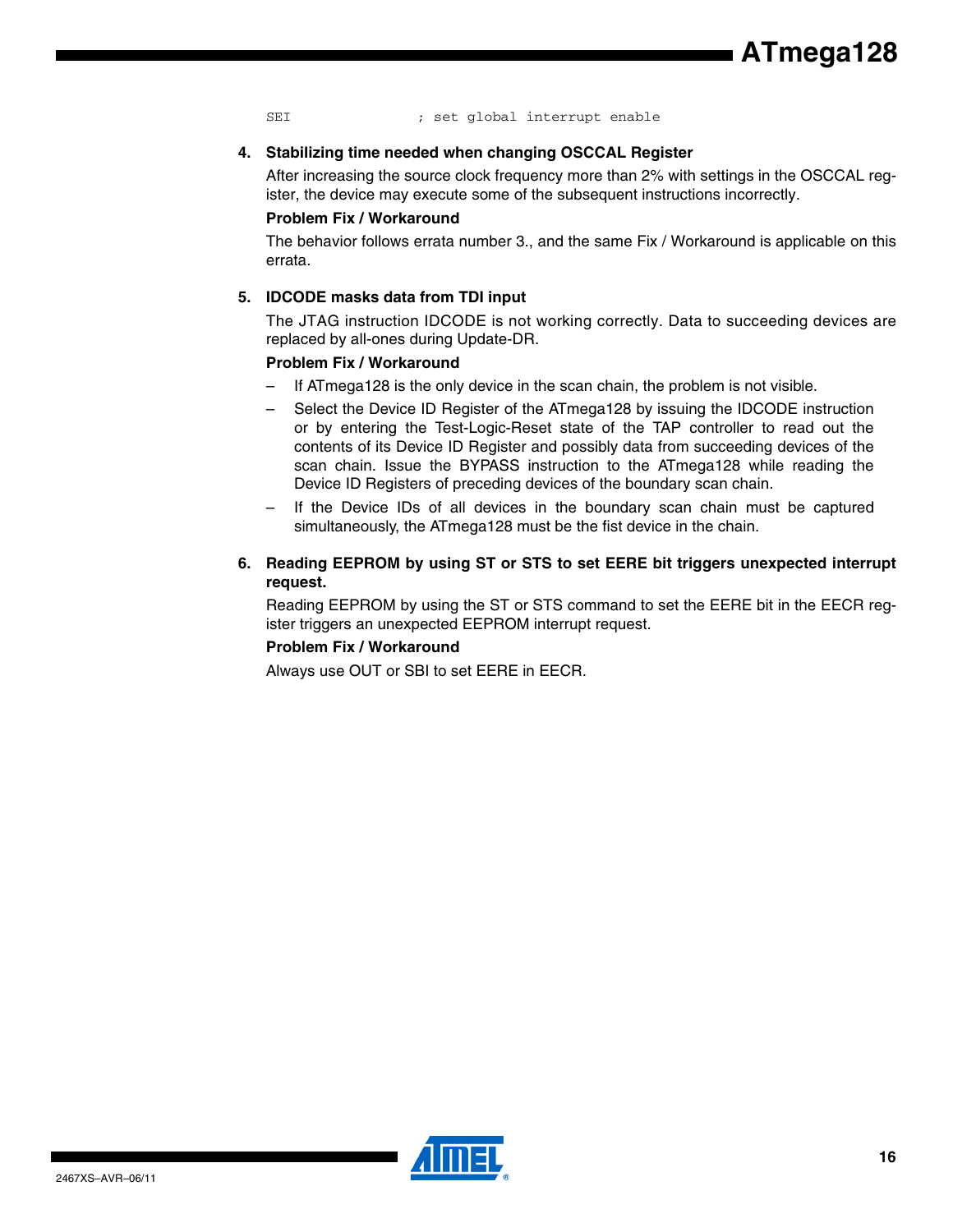| <b>Datasheet</b><br><b>Revision</b><br><b>History</b> | Please note that the referring page numbers in this section are referred to this document. The<br>referring revision in this section are referring to the document revision.                         |
|-------------------------------------------------------|------------------------------------------------------------------------------------------------------------------------------------------------------------------------------------------------------|
| Rev. 2467X-06/11                                      | 1. Corrected typos in "Ordering Information" on page 12.                                                                                                                                             |
| Rev. 2467W-05/11                                      | 1. Added Atmel QTouch Library Support and QTouch Sensing Capability Features.<br>2. Updated "DC Characteristics" on page 318. $R_{RST}$ maximum value changed from 60k $\Omega$<br>to 85 $k\Omega$ . |
|                                                       | 3. Updated "Ordering Information" on page 12 to include Tape & Reel devices.                                                                                                                         |
| Rev. 2467V-02/11                                      | Updated the literature number (2467) that accidently changed in rev U.<br>1.                                                                                                                         |
|                                                       | 2. Editing update according to the Atmel new style guide. No more space betweeen the<br>numbers and their units.                                                                                     |
|                                                       | 3. Reorganized the swapped chapters in rev U: 8-bit Timer/Counter 0, 16-bit TC1 and<br>TC3, and 8-bit TC2 with PWM.                                                                                  |
| Rev. 2467U-08/10                                      | Updated "Ordering Information" on page 12. Added Ordering information for Appen-<br>1.<br>dix A ATmega128/L 105°C.                                                                                   |
| Rev. 2467T-07/10                                      | Updated the "USARTn Control and Status Register B - UCSRnB" on page 189.<br>1.                                                                                                                       |
|                                                       | 2. Added a link from "Minimizing Power Consumption" on page 47 to "System Clock"<br>and Clock Options" on page 35.                                                                                   |
|                                                       | Updated use of Technical Terminology in datasheet<br>3.                                                                                                                                              |
|                                                       | Corrected formula in Table 133, "Two-wire Serial Bus Requirements," on page 322<br>4.                                                                                                                |
|                                                       | Note 6 and Note 7 below Table 133, "Two-wire Serial Bus Requirements," on page 322<br>5.<br>have been removed                                                                                        |
| Rev. 2467S-07/09                                      | Updated the "Errata" on page 15.<br>1.                                                                                                                                                               |
|                                                       | Updated the TOC with the newest template (version 5.10).<br>2.                                                                                                                                       |
|                                                       | Added note "Not recommended from new designs" from the front page.<br>3.                                                                                                                             |
|                                                       | 4. Added typical I <sub>CC</sub> values for Active and Idle mode in "DC Characteristics" on page<br>318                                                                                              |
| Rev. 2467R-06/08                                      | Removed "Not recommended from new designs" from the front page.<br>1.                                                                                                                                |



 $\blacksquare$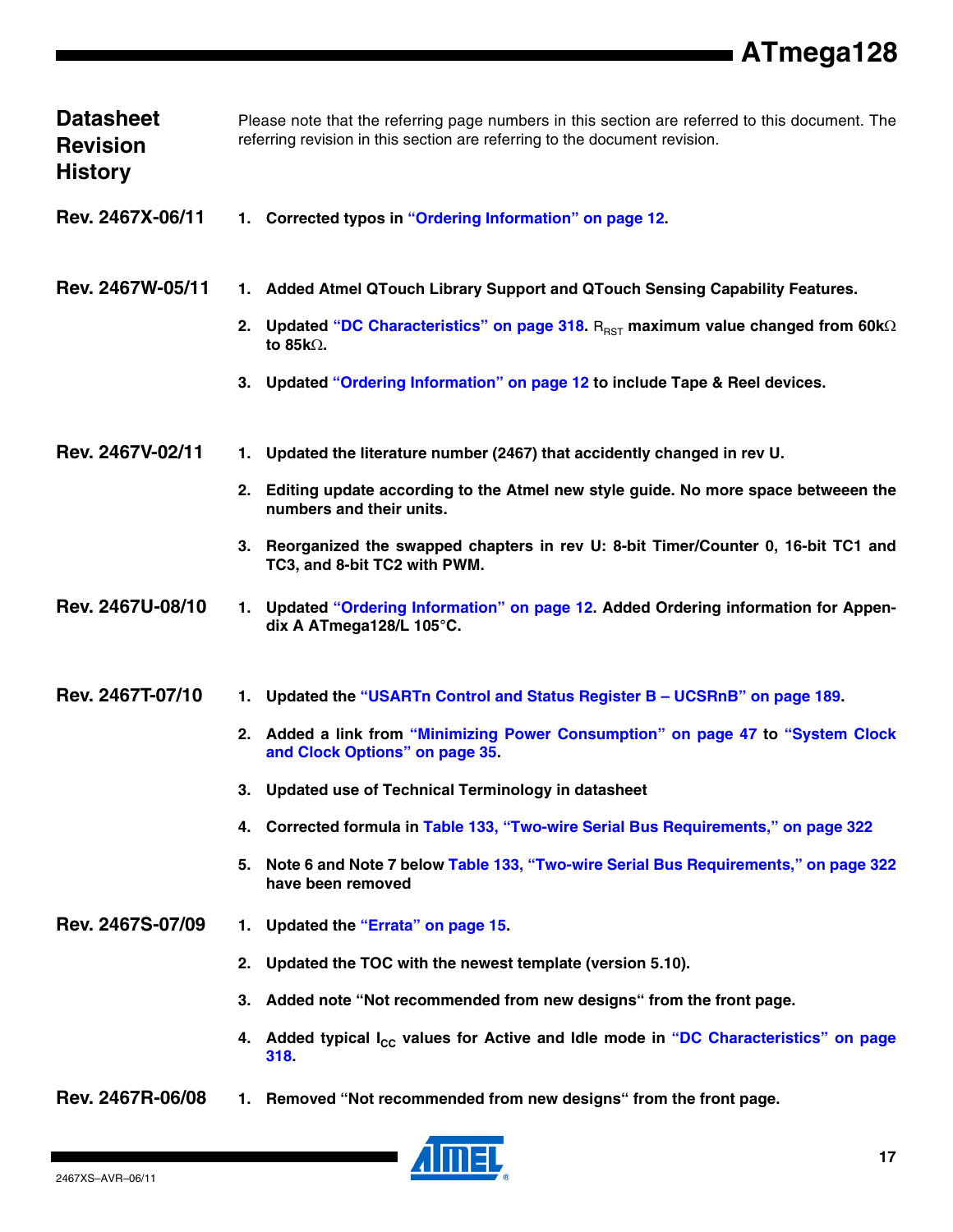| Rev. 2467Q-05/08 |    | 1. Updated "Preventing EEPROM Corruption" on page 24.<br>Removed sentence "If the detection level of the internal BOD does not match the needed<br>detection level, and external low $V_{CC}$ Reset Protection circuit can be used."                                                 |
|------------------|----|--------------------------------------------------------------------------------------------------------------------------------------------------------------------------------------------------------------------------------------------------------------------------------------|
|                  |    | 2. Updated Table 85 on page 196 in "Examples of Baud Rate Setting" on page 193.<br>Remomved examples of frequencies above 16MHz.                                                                                                                                                     |
|                  |    | 3. Updated Figure 114 on page 238.<br>Inductor value corrected from 10mH to 10µH.                                                                                                                                                                                                    |
|                  |    | 4. Updated description of "Version" on page 253.                                                                                                                                                                                                                                     |
|                  | 5. | ATmega128L removed from "DC Characteristics" on page 318.                                                                                                                                                                                                                            |
|                  | 6. | Added "Speed Grades" on page 320.                                                                                                                                                                                                                                                    |
|                  |    | 7. Updated "Ordering Information" on page 12.<br>Pb-Plated packages are no longer offered, and the ordering information for these packages<br>are removed.<br>There will no longer exist separate ordering codes for commercial operation range, only<br>industrial operation range. |
|                  |    | 8. Updated "Errata" on page 15:<br>Merged errata description for rev. F to rev. M in "ATmega128 Rev. F to M".                                                                                                                                                                        |
| Rev. 2467P-08/07 | 1. | Updated "Features" on page 1.                                                                                                                                                                                                                                                        |
|                  |    | 2. Added "Data Retention" on page 8.                                                                                                                                                                                                                                                 |
|                  |    | 3. Updated Table 60 on page 133 and Table 95 on page 235.                                                                                                                                                                                                                            |
|                  |    | 4. Updated "C Code Example <sup>(1)</sup> " on page 176.                                                                                                                                                                                                                             |
|                  | 5. | Updated Figure 114 on page 238.                                                                                                                                                                                                                                                      |
|                  |    | 6. Updated "XTAL Divide Control Register - XDIV" on page 36.                                                                                                                                                                                                                         |
|                  | 7. | <b>Updated "Errata" on page 15.</b>                                                                                                                                                                                                                                                  |
|                  |    |                                                                                                                                                                                                                                                                                      |
|                  | 8. | Updated Table 34 on page 76.                                                                                                                                                                                                                                                         |
|                  | 9. | Updated "Slave Mode" on page 166.                                                                                                                                                                                                                                                    |
| Rev. 24670-10/06 |    | Added note to "Timer/Counter Oscillator" on page 43.                                                                                                                                                                                                                                 |
|                  | 2. | Updated "Fast PWM Mode" on page 124.                                                                                                                                                                                                                                                 |

**4. Updated ["Errata" on page 15.](#page-14-0)**

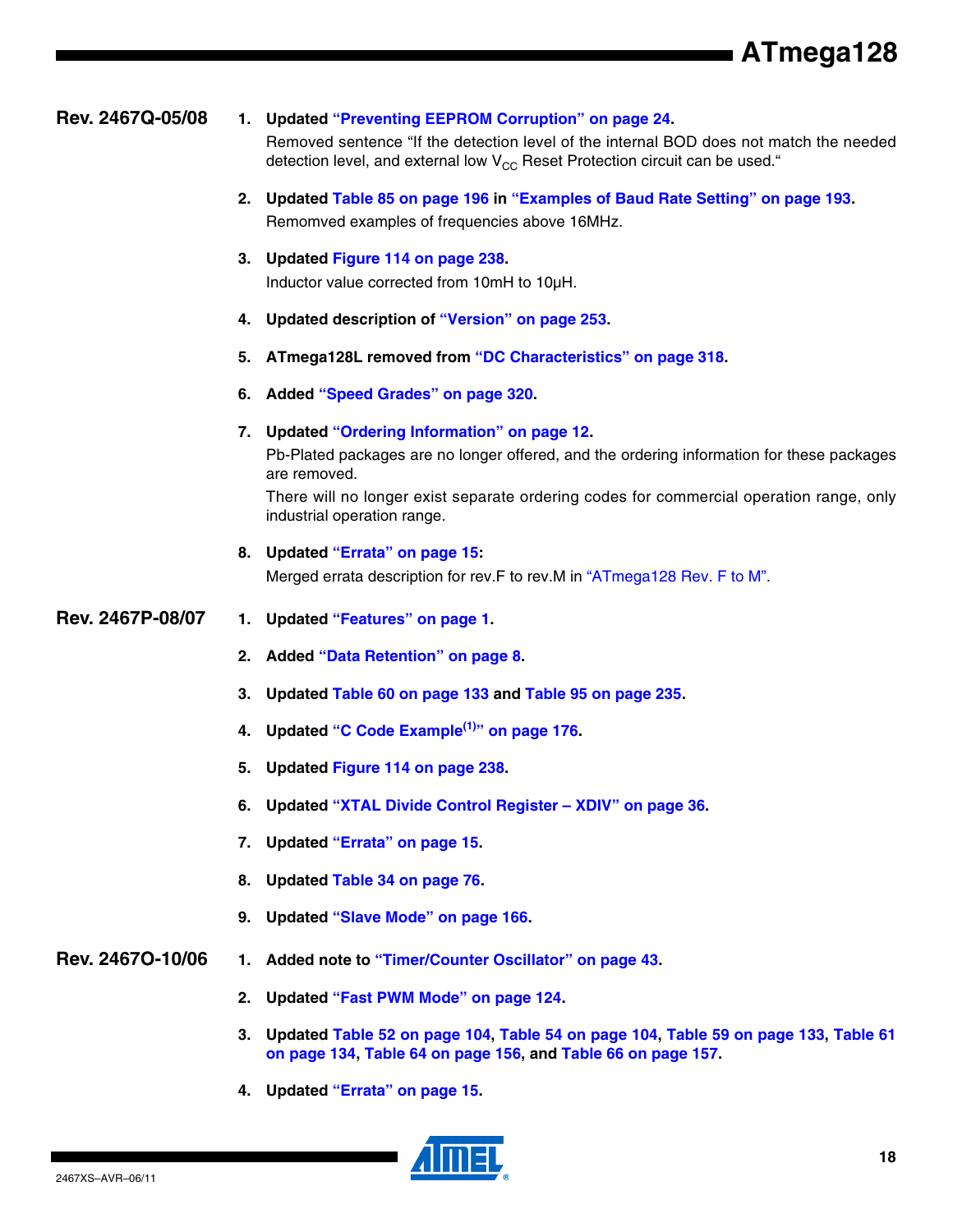#### **Rev. 2467N-03/06 1. Updated note for [Figure 1 on page 2](#page-1-0).**

- **2. Updated "Alternate Functions of Port D" on page 77.**
- **3. Updated "Alternate Functions of Port G" on page 84.**
- **4. Updated "Phase Correct PWM Mode" on page 100.**
- **5. Updated Table 59 on page 133, Table 60 on page 133.**
- **6. Updated "Bit 2 TOV3: Timer/Counter3, Overflow Flag" on page 141.**
- **7. Updated "Serial Peripheral Interface SPI" on page 162.**
- **8. Updated Features in "Analog to Digital Converter" on page 230**
- **9. Added note in "Input Channel and Gain Selections" on page 243.**
- **10. Updated ["Errata" on page 15.](#page-14-0)**
- **Rev. 2467M-11/04 1. Removed "analog ground", replaced by "ground".**
	- **2. Updated Table 11 on page 40, Table 114 on page 285, Table 128 on page 303, and Table 132 on page 321. Updated Figure 114 on page 238.**
	- **3. Added note to ["Port C \(PC7..PC0\)" on page 6](#page-5-0).**
	- **4. Updated ["Ordering Information" on page 12.](#page-11-3)**

#### **Rev. 2467L-05/04 1. Removed "Preliminary" and "TBD" from the datasheet, replaced occurrences of ICx with ICPx.**

- **2. Updated Table 8 on page 38, Table 19 on page 50, Table 22 on page 56, Table 96 on page 242, Table 126 on page 299, Table 128 on page 303, Table 132 on page 321, and Table 134 on page 323.**
- **3. Updated "External Memory Interface" on page 25.**
- **4. Updated "Device Identification Register" on page 253.**
- **5. Updated "Electrical Characteristics" on page 318.**
- **6. Updated "ADC Characteristics" on page 325.**
- **7. Updated "Typical Characteristics" on page 333.**
- **8. Updated ["Ordering Information" on page 12.](#page-11-3)**
- **Rev. 2467K-03/04 1. Updated ["Errata" on page 15.](#page-14-0)**

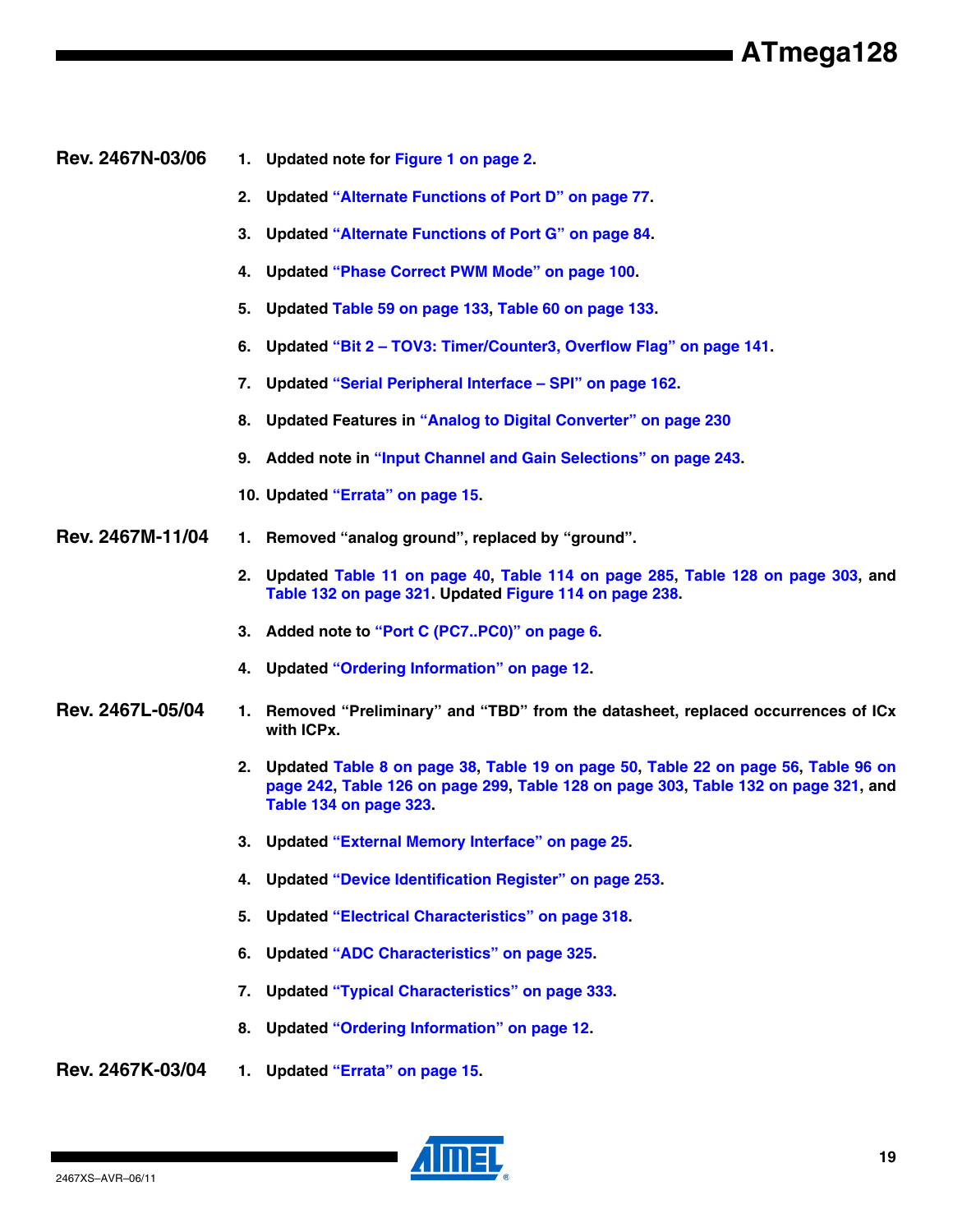**Rev. 2467J-12/03 1. Updated "Calibrated Internal RC Oscillator" on page 41.**

- **Rev. 2467I-09/03 1. Updated note in "XTAL Divide Control Register XDIV" on page 36.**
	- **2. Updated "JTAG Interface and On-chip Debug System" on page 48.**
	- 3. Updated values for  $V_{\text{ROT}}$  (BODLEVEL = 1) in Table 19 on page 50.
	- **4. Updated "Test Access Port TAP" on page 246 regarding JTAGEN.**
	- **5. Updated description for the JTD bit on page 255.**
	- **6. Added a note regarding JTAGEN fuse to Table 118 on page 288.**
	- 7. Updated R<sub>PU</sub> values in "DC Characteristics" on page 318.
	- **8. Added a proposal for solving problems regarding the JTAG instruction IDCODE in ["Errata" on page 15.](#page-14-0)**
- **Rev. 2467H-02/03 1. Corrected the names of the two Prescaler bits in the SFIOR Register.**
	- **2. Added Chip Erase as a first step under "Programming the Flash" on page 315 and "Programming the EEPROM" on page 316.**
	- **3. Removed reference to the "Multipurpose Oscillator" application note and the "32kHz Crystal Oscillator" application note, which do not exist.**
	- **4. Corrected OCn waveforms in Figure 52 on page 125.**
	- **5. Various minor Timer1 corrections.**
	- **6. Added information about PWM symmetry for Timer0 and Timer2.**
	- **7. Various minor TWI corrections.**
	- **8. Added reference to Table 124 on page 291 from both SPI Serial Programming and Self Programming to inform about the Flash Page size.**
	- **9. Added note under "Filling the Temporary Buffer (Page Loading)" on page 280 about writing to the EEPROM during an SPM Page load.**
	- **10. Removed ADHSM completely.**
	- **11. Added section "EEPROM Write During Power-down Sleep Mode" on page 24.**
	- **12. Updated drawings in ["Packaging Information" on page 13.](#page-12-0)**
- **Rev. 2467G-09/02 1. Changed the Endurance on the Flash to 10,000 Write/Erase Cycles.**
- **Rev. 2467F-09/02 1. Added 64-pad QFN/MLF Package and updated ["Ordering Information" on page 12.](#page-11-3)**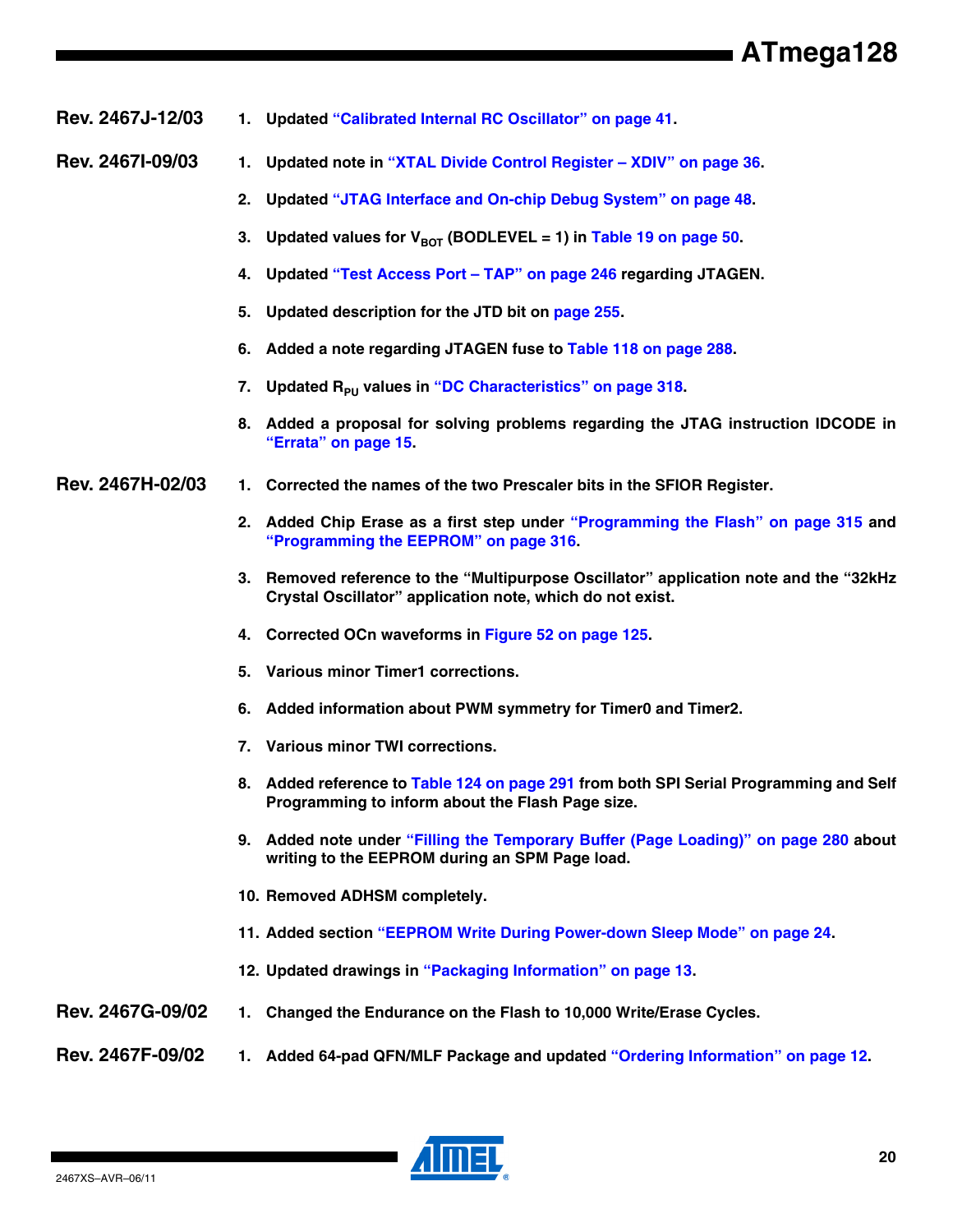- **2. Added the section "Using all Locations of External Memory Smaller than 64 Kbyte" on page 32.**
- **3. Added the section "Default Clock Source" on page 37.**
- **4. Renamed SPMCR to SPMCSR in entire document.**
- **5. When using external clock there are some limitations regards to change of frequency. This is descried in "External Clock" on page 42 and Table 131, "External Clock Drive," on page 320.**
- **6. Added a sub section regarding OCD-system and power consumption in the section "Minimizing Power Consumption" on page 47.**
- **7. Corrected typo (WGM-bit setting) for:** "Fast PWM Mode" on page 98 (Timer/Counter0). "Phase Correct PWM Mode" on page 100 (Timer/Counter0). "Fast PWM Mode" on page 151 (Timer/Counter2). "Phase Correct PWM Mode" on page 152 (Timer/Counter2).
- **8. Corrected Table 81 on page 191 (USART).**
- **9. Corrected Table 102 on page 259 (Boundary-Scan)**
- **10. Updated Vil parameter in "DC Characteristics" on page 318.**
- **Rev. 2467E-04/02 1. Updated the Characterization Data in Section "Typical Characteristics" on page 333.**
	- **2. Updated the following tables:** Table 19 on page 50, Table 20 on page 54, Table 68 on page 157, Table 102 on page 259, and Table 136 on page 328.
	- **3. Updated Description of OSCCAL Calibration Byte.**

In the data sheet, it was not explained how to take advantage of the calibration bytes for 2MHz, 4MHz, and 8MHz Oscillator selections. This is now added in the following sections: Improved description of "Oscillator Calibration Register – OSCCAL" on page 41 and "Calibration Byte" on page 289.

- **Rev. 2467D-03/02 1. Added more information about ["ATmega103 Compatibility Mode" on page 5](#page-4-0).**
	- **2. Updated Table 2, "EEPROM Programming Time," on page 22.**
	- **3. Updated typical Start-up Time in Table 7 on page 37, Table 9 and Table 10 on page 39, Table 12 on page 40, Table 14 on page 41, and Table 16 on page 42.**
	- **4. Updated Table 22 on page 56 with typical WDT Time-out.**
	- **5. Corrected description of ADSC bit in "ADC Control and Status Register A ADCSRA" on page 244.**

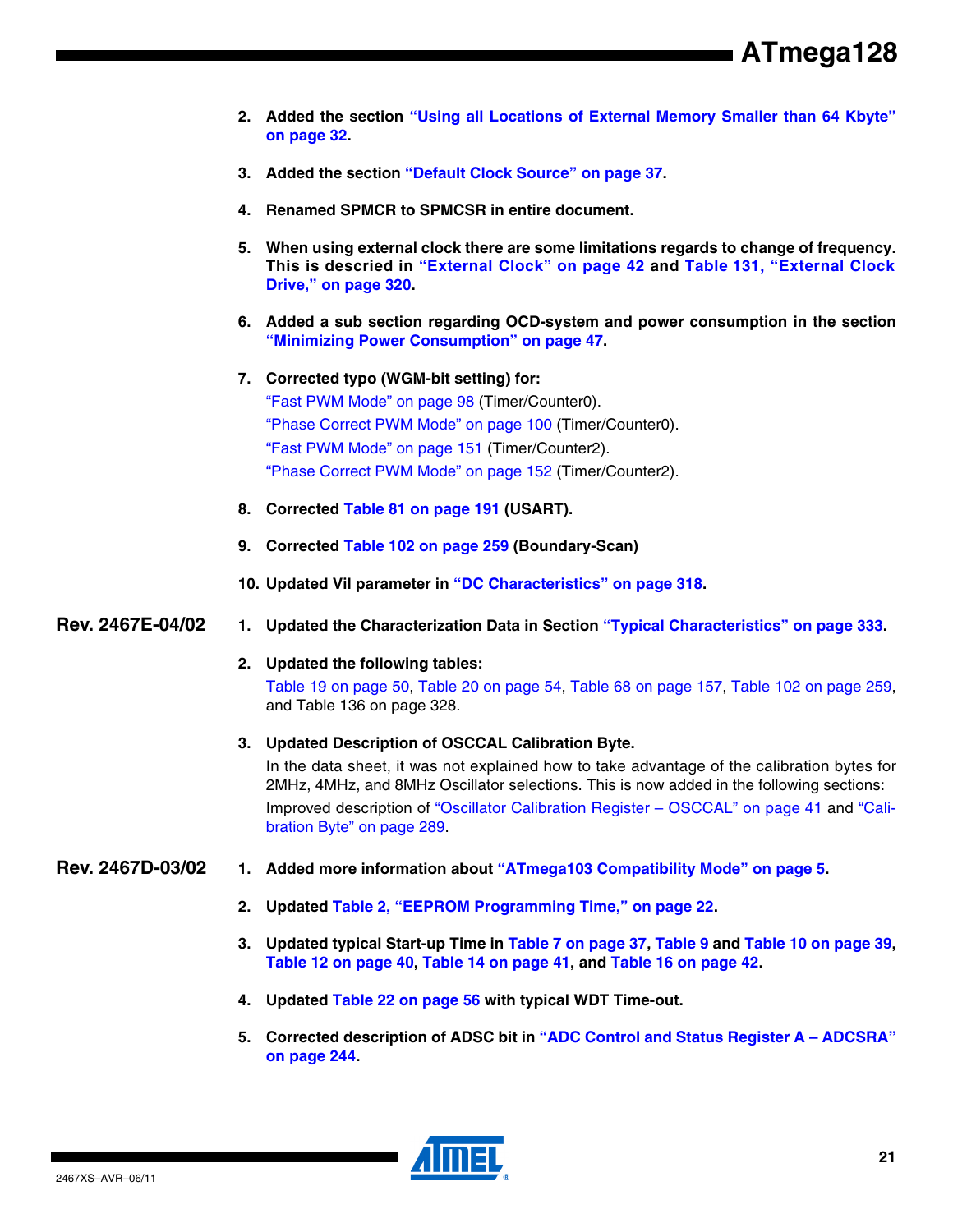- **6. Improved description on how to do a polarity check of the ADC differential results in "ADC Conversion Result" on page 241.**
- **7. Corrected JTAG version numbers in "JTAG Version Numbers" on page 256.**
- **8. Improved description of addressing during SPM (usage of RAMPZ) on "Addressing the Flash During Self-Programming" on page 278, "Performing Page Erase by SPM" on page 280, and "Performing a Page Write" on page 280.**
- **9. Added not regarding OCDEN Fuse below Table 118 on page 288.**
- **10. Updated Programming Figures:**

Figure 135 on page 290 and Figure 144 on page 301 are updated to also reflect that AVCC must be connected during Programming mode. Figure 139 on page 297 added to illustrate how to program the fuses.

- **11. Added a note regarding usage of the PROG\_PAGELOAD and PROG\_PAGEREAD instructions on page 307.**
- **12. Added Calibrated RC Oscillator characterization curves in section "Typical Characteristics" on page 333.**
- **13. Updated "Two-wire Serial Interface" section.**

More details regarding use of the TWI Power-down operation and using the TWI as master with low TWBRR values are added into the data sheet. Added the note at the end of the "Bit Rate Generator Unit" on page 203. Added the description at the end of "Address Match Unit" on page 204.

**14. Added a note regarding usage of Timer/Counter0 combined with the clock. See "XTAL Divide Control Register – XDIV" on page 36.**

#### **Rev. 2467C-02/02 1. Corrected Description of Alternate Functions of Port G**

Corrected description of TOSC1 and TOSC2 in "Alternate Functions of Port G" on page 84.

- **2. Added JTAG Version Numbers for rev. F and rev. G** Updated Table 100 on page 256.
- **3 Added Some Preliminary Test Limits and Characterization Data**

Removed some of the TBD's in the following tables and pages:

Table 19 on page 50, Table 20 on page 54, "DC Characteristics" on page 318, Table 131 on page 320, Table 134 on page 323, and Table 136 on page 328.

- **4. Corrected ["Ordering Information" on page 12.](#page-11-3)**
- **5. Added some Characterization Data in Section "Typical Characteristics" on page 333..**
- **6. Removed Alternative Algortihm for Leaving JTAG Programming Mode.**  See "Leaving Programming Mode" on page 315.
- **7. Added Description on How to Access the Extended Fuse Byte Through JTAG Programming Mode.**

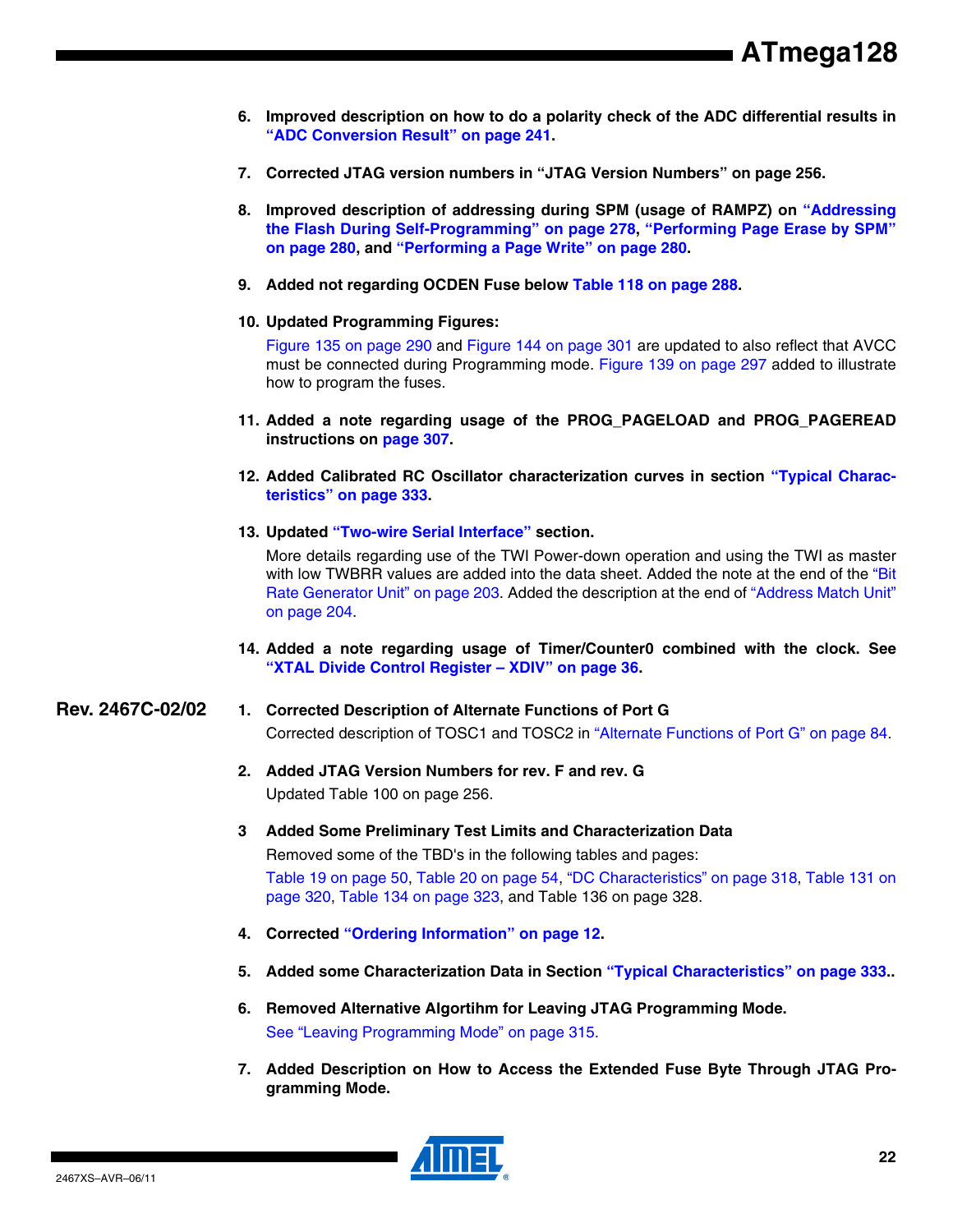See "Programming the Fuses" on page 317 and "Reading the Fuses and Lock Bits" on page 317.